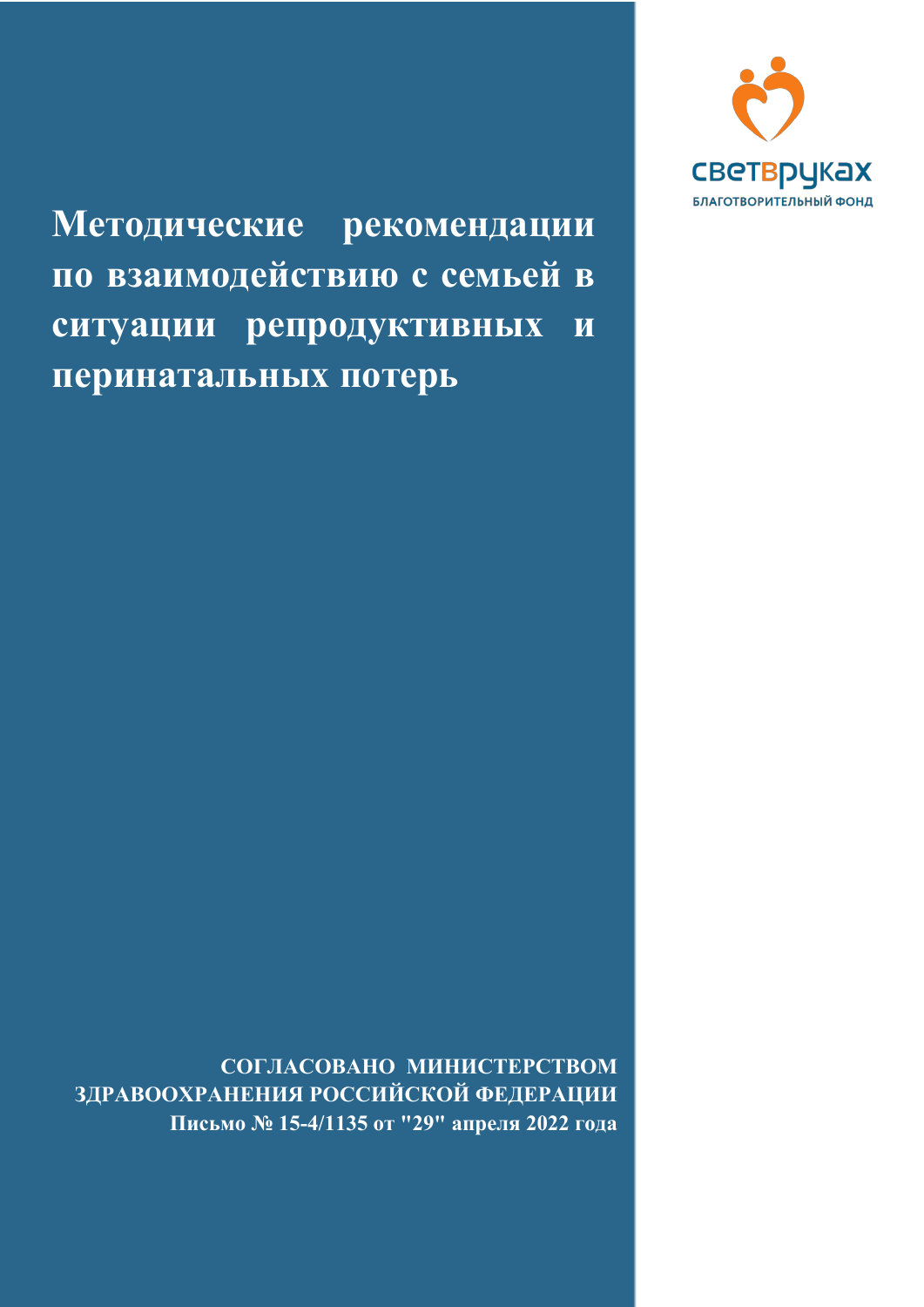| Введение                                                                                         |                |
|--------------------------------------------------------------------------------------------------|----------------|
| Общие рекомендации по оснащении медицинских учреждений                                           | $\overline{2}$ |
| Требования к психологу в учреждениях акушерско-гинекологического профиля                         | $\overline{3}$ |
| Горевание: стадии и особенности проживания при репродуктивных и<br>перинатальных потерях         | 4              |
| Рекомендации по оказанию помощи при репродуктивных потерях на сроке до 22<br>недель беременности | $\tau$         |
| Рекомендации по оказанию помощи при антенатальной гибели плода                                   | 11             |
| Рекомендации по оказанию помощи при потере в родах и раннем послеродовом<br>периоде              | 14             |
| Потеря ребенка в родах                                                                           | 14             |
| Потеря уже родившегося ребенка                                                                   | 16             |
| Рекомендации по оказанию помощи при выявлении пороков развития плода                             | 17             |
| ПРИЛОЖЕНИЕ 1. Образец наклейки для палаты/истории болезни                                        | 21             |
| ПРИЛОЖЕНИЕ 2. Список организаций для помощи родителям особенного<br>ребенка                      | 22             |
| ПРИЛОЖЕНИЕ 3. Список литературы                                                                  | 24             |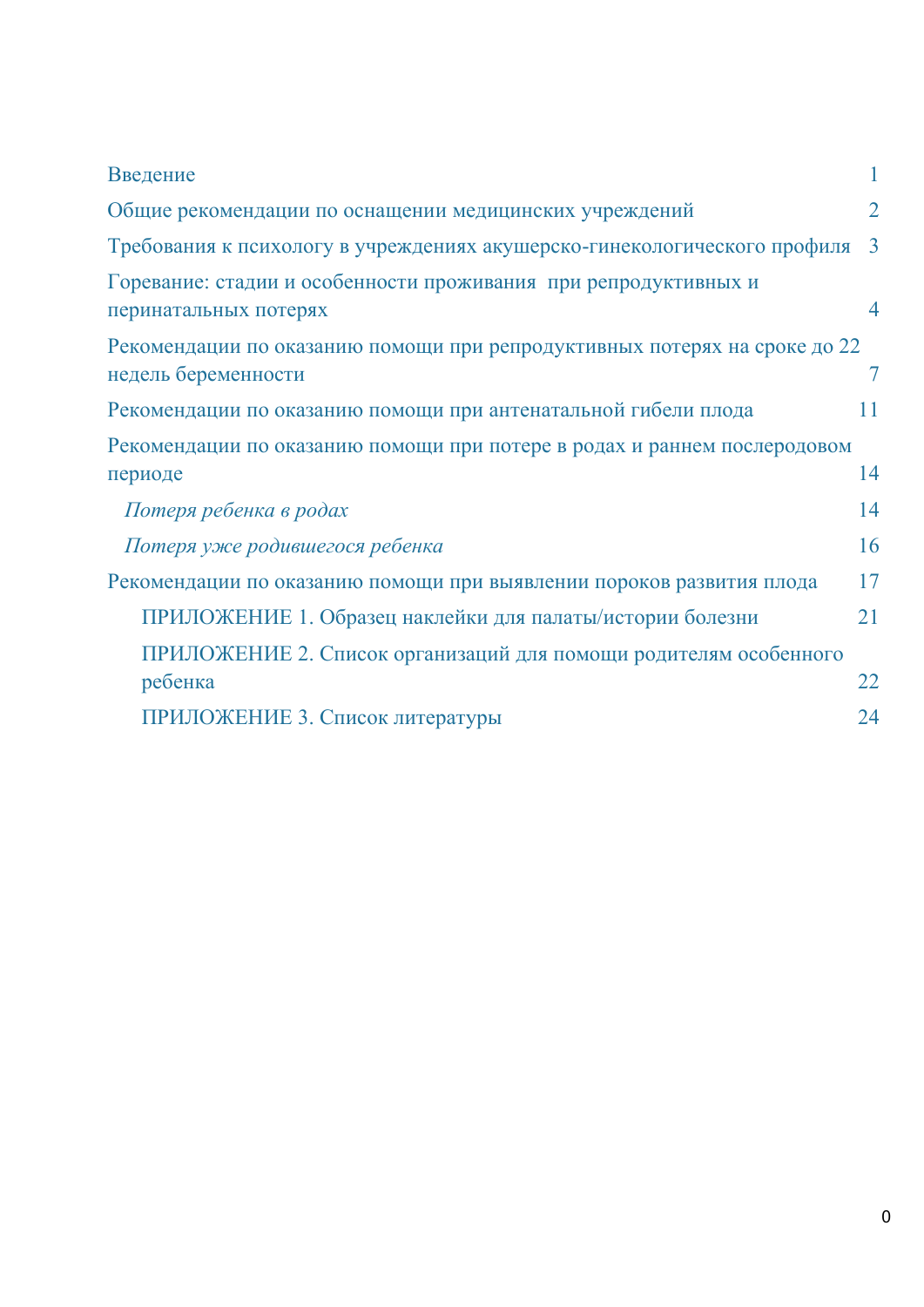### Ввеление

<span id="page-2-0"></span>Репродуктивные и перинатальные потери воспринимаются семьей как крайне тяжелая ситуация, к которой невозможно подготовиться.

Согласно данным статистики, каждая пятая беременность имеет неблагоприятное течение: заканчивается гибелью малыша, рождением ребенка с тяжелыми заболеваниями. Из этого следует, что каждый год в специализированной психологической помощи нуждается более 100000 семей в P<sub>OCCИИ</sub>.

Специалисты, работающие в учреждениях акушерско-гинекологического профиля, находятся рядом с горюющими родителями в самый тяжелый момент. Представление о возможных эмоциональных реакциях родителей в сложной жизненной ситуации, особенностях коммуникации в стрессовой ситуации и понимание, как выстраивать контакт, помогает медицинским работникам оказывать эффективную комплексную помощь семье, повышает доверие пар к системе оказания медицинской помощи, приверженность к терапии, уменьшает количество конфликтных ситуаций, снимает с медицинского персонала излишнюю функциональную нагрузку. Это в свою очередь снижает риски эмоционального ɜɵɝɨɪɚɧɢɹ ɩɟɪɫɨɧɚɥɚ ɢ ɫɩɨɫɨɛɫɬɜɭɟɬ ɭɤɪɟɩɥɟɧɢɸ ɢɦɢɞɠɚ ɦɟɞɢɰɢɧɫɤɨɝɨ учреждения как пациенто-ориентированного.

Данные методические рекомендации для медицинских работников направлены на достижение следующих целей:

- информировать о проживании горя, реакциях пациентов, особенностях взаимодействия медицинского персонала с семьей;
- дать алгоритмы помощи в ситуации потери на сроке до 22 недель, антенатальной гибели плода, гибели ребенка в раннем послеродовом периоде, выявлении пороков развития плода;
- предложить скрипты для персонала учреждений родовспоможения, показать, как выглядят рекомендованные и безопасные формулировки при контакте с пациентом.

Ожидаемым результатом внедрения данных рекомендаций является повышение информированности медицинских работников о реакции горевания у родителей, столкнувшихся с репродуктивными и перинатальными потерями, создание доброжелательной атмосферы общения с пациентами, с учетом особенностей их состояния, что в результате приведет к повышению качества взаимодействия в диаде «врач-пациент», а также к повышению качества, оказываемой пациентам помощи.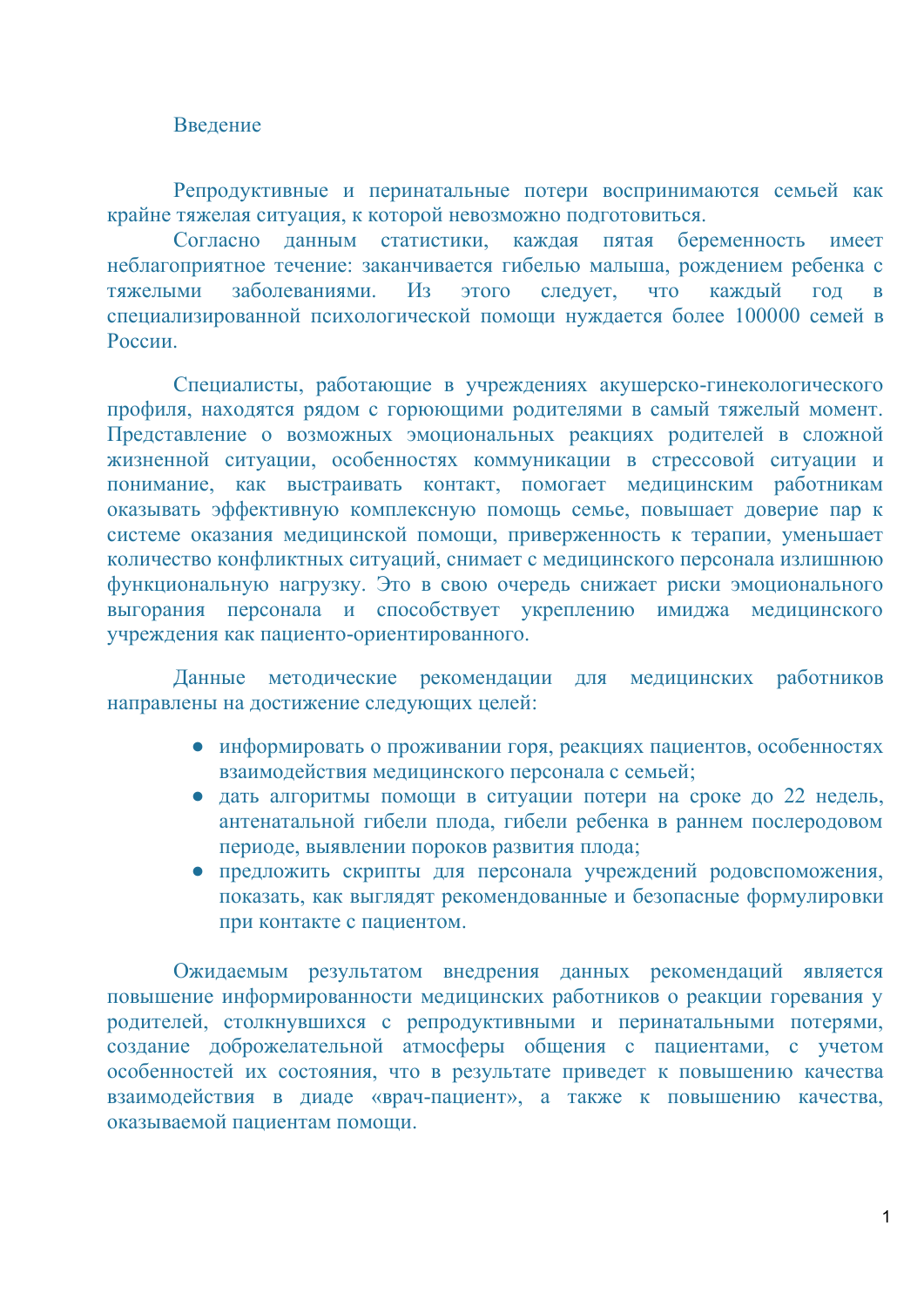## <span id="page-3-0"></span>Общие рекомендации по оснащению **медицинских учреждений**

1. Маркировка медицинских карт специальными наклейками (ПРИЛОЖЕНИЕ 1). Если учреждение небольшое, то новость о произошедшей потере, как правило, доходит до всех работающих специалистов, но если это крупный региональный центр, то сложно информировать каждого, кто участвует в оказании медицинской помощи. Маркировка карт позволяет сразу понять, что пациентке требуется особое внимание и отношение.

2. Женщину, переживающую репродуктивную или перинатальную потерю, рекомендуется размещаться в отдельной палате при наличии таковых.

3. При наличии свободного помещения рекомендуется сделать комнату для прощания с ребенком, территориально разобщенную с местом проведения торжественной выписки. Проявлением заботы по отношению к родителям является возможность побыть с ребенком, попрощаться с ним так, как им кажется правильным.

4. При наличии финансовой возможности рекомендуется приобрести наборы для создания слепков ручек/ножек ребенка (например, существуют специальные салфетки). Зачастую родителям важно, чтобы у них осталось что-то на память о ребенке.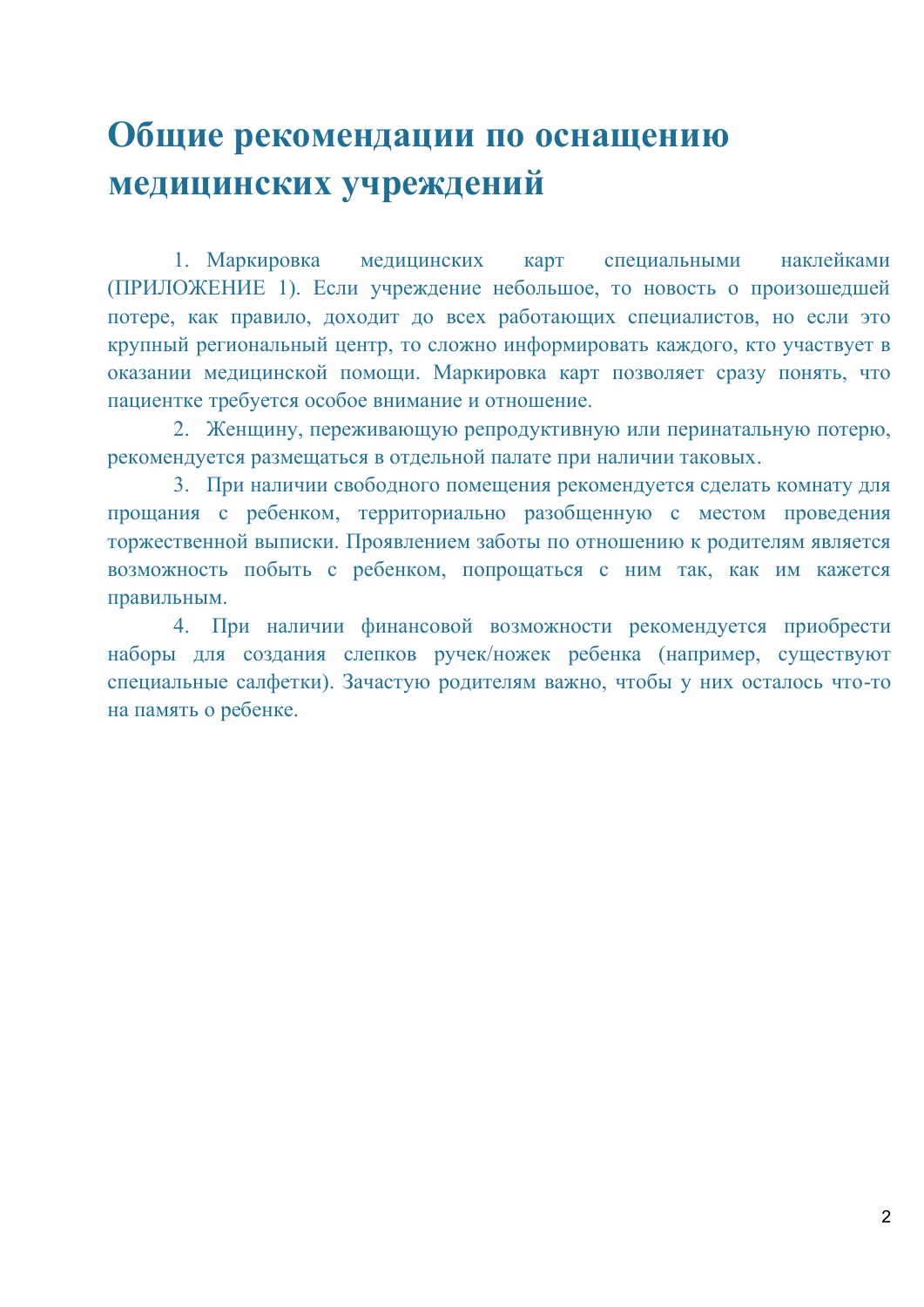## <span id="page-4-0"></span>**Требованиɹ к психологу в учреждениɹх**  акушерско-гинекологического профиля

Организация работы психолога в учреждениях акушерско-гинекологического профиля регламентируется приказами, распоряжениями и иными нормативными актами Министерства здравоохранения РФ, описывающими порядок оказания медико-психологической помощи.

В соответствии с Приказом Министерства здравоохранения РФ от 20 октября 2020 г. N 1130н:

• в структуре женских консультаций предусмотрены кабинет психологической и медико-социальной помощи женщинам, оказавшихся в трудной жизненной ситуации, кабинет психопрофилактической подготовки беременных к родам; рекомендуемые штатные нормативы - 1 должность врача-психотерапевта (медицинского психолога) на 10 должностей врачей-специалистов;

• в родильном доме (отделении) рекомендуется введение 1 должности мелицинского психолога на 80 коек и более:

• в структуре перинатального центра предусмотрен кабинет (зал) физиопсихопрофилактической подготовки беременной женщины и ее семьи к родам, партнерским родам, а также центр медико-социальной поддержки женщин, оказавшихся в трудной жизненной ситуации; рекомендуемые штатные нормативы -1 должность медицинского психолога на 8 должностей врачей-специалистов, ведущих консультативный прием; 1 должность для консультативного приема детей раннего возраста (при наличии детского отделения).

Психологическую помощь в учреждениях акушерско-гинекологического профиля могут оказывать лица, получившие высшее профессиональное образование по специальности «Клиническая психология» без предъявления требований к стажу работы, либо высшее профессиональное (психологическое) образование и профессиональную переподготовку по специальности «Клиническая психология» без предъявлений требований к стажу работы.

Для повышения эффективности работы рекомендуется дополнительная переподготовка по перинатальной психологии.

Медицинский психолог обладает следующими компетенциями:

• Владеет теоретическими и практическими знаниями в области медицинской психологии: нейропсихологии, патопсихологии, психологии личности, общей и дифференциальной психологии, возрастной психологии, психотерапии, психогигиены, психодиагностики, психопрофилактики, психологического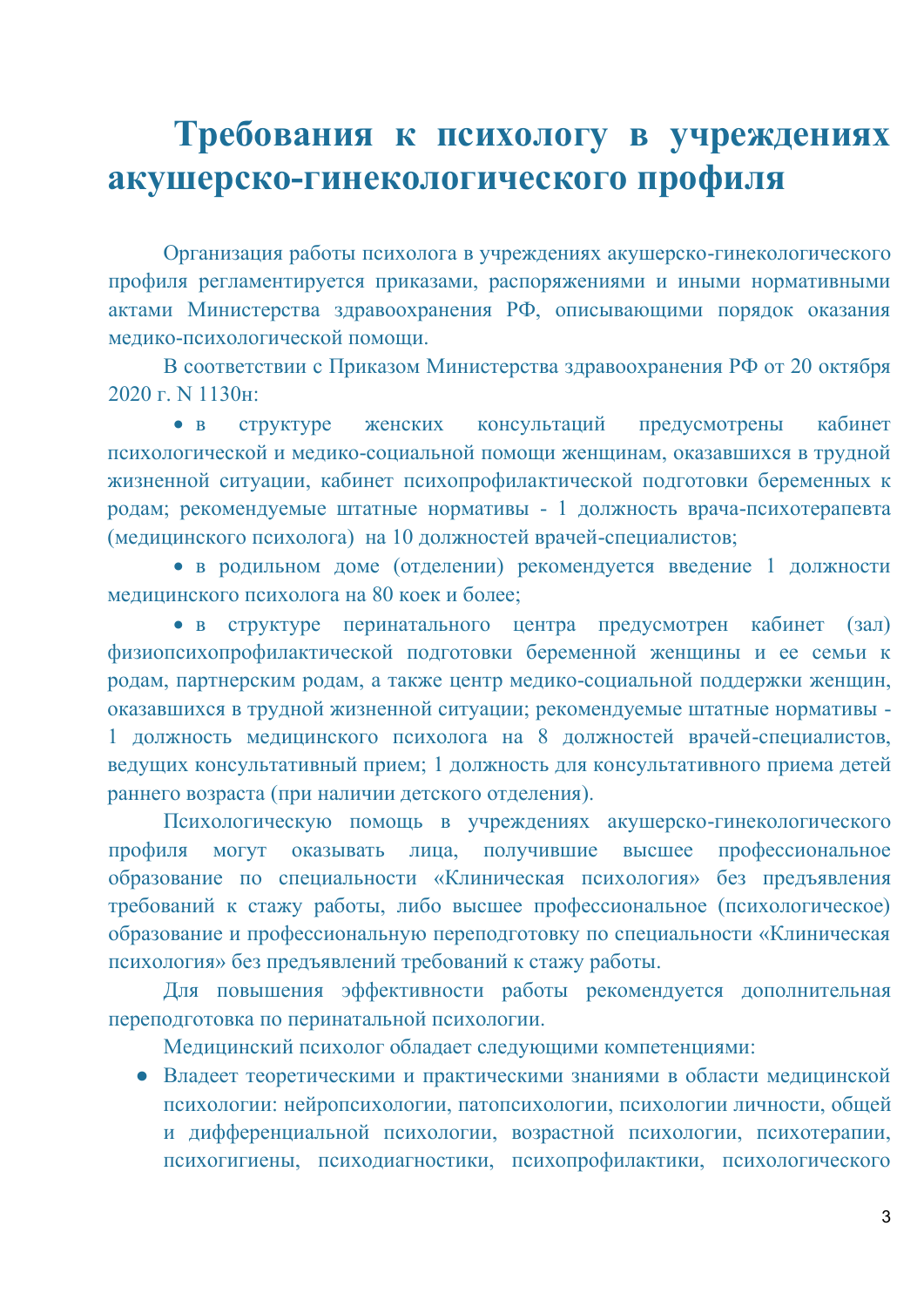консультирования. Знает методы активного обучения, социальнопсихологического тренинга общения.

- Обладает знаниями и умеет применять их на практике в области кризисной психологии.
- Понимает границы своих компетенций, имеет представление о том, при каких ситуациях клиент должен быть передан другому специалисту (например, психиатру, психотерапевту).

Психолог в учреждениях акушерско-гинекологического профиля оказывает специализированную психологическую помощь, включающую в себя: психодиагностику, психокоррекцию, психопрофилактику, психологическое консультирование и психологическое сопровождение в сфере репродуктивного здоровья пациентов.

## <span id="page-5-0"></span>**Горевание: стадии и особенности**  проживания при репродуктивных и перинатальных потерях

При получении тяжелых новостей родители ошушают не только физическую потерю - самого ребенка, но и символическую - потерю образа этого ребенка и своих представлений о родительстве, потерю образа своего будущего. Они оказываются в сильнейшей стрессовой ситуации. Переживание репродуктивных и перинатальных потерь не похоже на процесс оплакивания смерти других близких. Такого рода потери могут восприниматься как разрушительное и психологически тревожное явление, которое, как показали исследования, негативно влияет на психическое, эмоциональное и физическое здоровье на протяжении всей жизни (Charrois EM, Bright KS, Wajid A, Mughal MK, Hayden KA, Kingston D., 2020).

Сотрудники медицинских учреждений могут столкнуться с такими реакциями родителей как страх, паника, тревога, агрессия, гнев, чувство вины и аутоагрессия, шоковое состояние, отрицание реальности, чувство беспомощности. Эти реакции слабо поддаются сознательному контролю и зависят от индивидуальных особенностей человека.

Коммуникация с пациентом протекает в особых условиях. Внешние реакции, поведение при стрессе характеризуется скованностью или расторможенностью, искажением восприятия, осознания и анализа информации,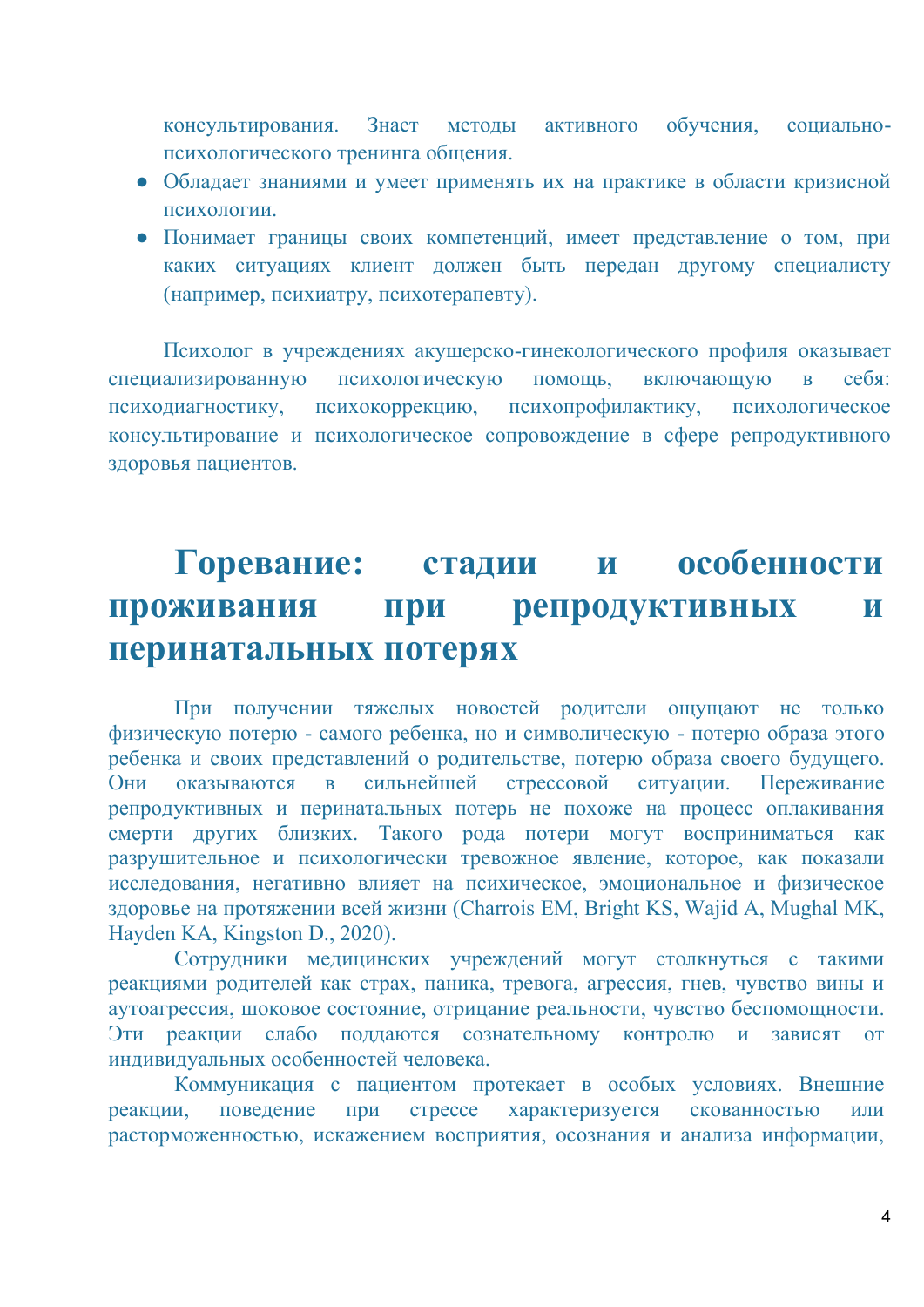трудностью концентрации внимания и уменьшением способности запоминать, трудностью в выражении мыслей, чувств, переживаний, потребностей, вопросов.

Как реакция на потерю разворачивается процесс горевания.

Специалисты подчеркивают, что «горе – это нормальный процесс переживания травматической для психики ситуации. Одна из главных задач в процессе помощи горюющим заключается в создании условий для естественного переживания этого состояния и прохождении всех стадий без подавления и игнорирования любых эмоций и чувств. Для этого большое значение приобретает разграничение нормального и патологического горя» (Ковалевская А.А., 2020).

Нормальное горе характеризуется динамикой в прохождении стадий, отсутствием застревания на любой из них, возможностью отвлекаться на ситуации, не связанные с потерей, периодическим возникновением в течение полугода после потери положительных чувств, снижением интенсивности переживаний с течением времени. При этом возможно актуализирование тех или иных симптомов уже пережитого острого горя при приближении значимых дат и событий, связанных с умершим (в случае репродуктивных и перинатальных потерь - даты, когда женщина узнала о беременности, предполагаемая дата родов, годовщины потери и т.д.).

Существует большое количество концепций, описывающих переживания горюющих родственников. Одной из самых известных является описание стадий горевания Элизабет Кюблер-Росс (Кюблер-Росс Э., 2001 [1969]).

Согласно данной концепции, первая стадия — это шок и отрицание, когда возникает ощущение нереальности происходящего, надежда, что это ужасная ошибка. Это первое, с чем сталкиваются медицинские работники при взаимодействии с родителями в горе. Родителям сложно поверить, что все уже произошло с ними. У них может возникнуть желание перепроверить результаты обследований, обратиться к другим специалистам. В поведении может наблюдаться как излишняя активность (делают что-то, не замечая этого, например, качают в руках подушку или игрушку будто малыша), так и заторможенность, оцепенение, ощущение, что это все нереально и происходит с кем-то другим. В этот же период - в первые дни после потери, еще находясь в медицинском учреждении некоторые женщины удаляют видео, фото, связанные с ребенком, • самой беременностью. Многие переживают, что ничего не чувствуют, хотя, по их представлению, должны быть безутешны. Медицинским работникам нужно помочь родителям принять произошедшее. Если родители выражают сомнения в правильности диагноза, можно предложить перепроверить результаты обследований, сделать УЗИ на другом аппарате, пригласить в помощь другого эксперта-врача, коллегу.

Важно помнить, что родители не сомневаются в компетенции конкретного специалиста, для них невыносима сама новость о том, что с ребенком что-то произошло.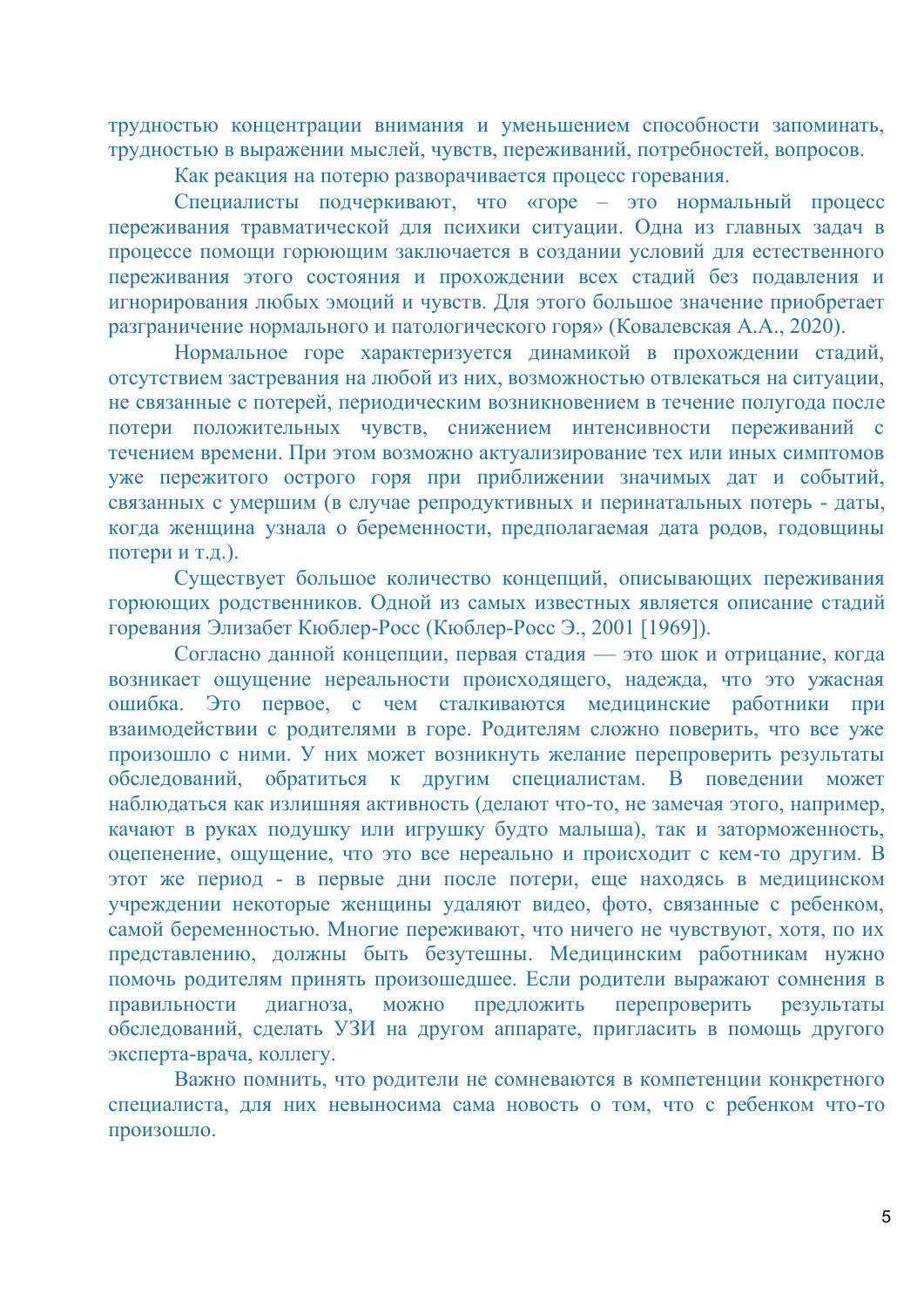Вторая стадия - стадия гнева. Через некоторое время шок сменяется гневом. Гнев бывает разнонаправленным: на себя в виде чувства вины, что было что-то сделано не так, или наоборот - не сделано то, что было необходимо; на окружающих. Начинается поиск причин, почему произошла потеря, поиск ɜɢɧɨɜɚɬɵɯ. Ɇɨɠɟɬ ɜɨɡɧɢɤɚɬɶ ɡɥɨɫɬɶ ɧɚ ɦɟɞɢɰɢɧɫɤɢɣ ɩɟɪɫɨɧɚɥ, ɠɟɧɳɢɧ, ɱɶɢ ɞɟɬɢ живы, на мужа, на себя, на судьбу. Встречается и нежелание «нагружать окружающих своими проблемами». Раздражение могут вызывать даже еоболезнования. Медицинским работникам рекомендуется не вступать в конфликт; лучше повторять информацию спокойным тоном, столько раз, сколько это требуется. Если возникает реальная угроза безопасности сотрудника учреждения, необходимо перенести в беседу в помещение, где есть другие люди, переключить родителя на выполнение какой-либо задачи. Например, принести ъ соды жене, тапочки, быть рядом с ней. Это помогает ощутить себя нужными, занятыми. Также врач может предложить изложить жалобы письменно, привлечь административный персонал учреждения.

На третьей стадии - стадии торга человек пытается найти тот момент, когда все еще можно было исправить. Когда гнев несколько утихает, обычно возникают мысли, что если бы женщина что-то сделала или не сделала, все было бы подругому. «Если бы я не полетела на самолете, мой ребенок остался бы жив?», «Если бы я раньше обратилась к врачу/требовала госпитализации и т.д.». Возникают торги относительно прошлого или будущего, надежда, что это больше никогда не повторится. Женщине необходимы гарантии, что эти события не повторятся снова. Задача медицинских работников не поддерживать торг. Не стоит обещать, что все будет хорошо, что это никогда не повторится. Таких гарантий не может дать никто. На вопросы можно отвечать, например, «Да, возможно, но...».

Четвертая стадия - стадия депрессии. Она характеризуется сниженным настроением, отсутствием сил, подавленностью, могут нарушаться сон и аппетит.

Обычно специалисты медицинских учреждений имеют дело с первыми тремя стадиями. Но если рождается ребенок, требующий паллиативного лечения, нли женщина после потери обращается для планирования следующей беременности, возможно столкновение со стадией депрессии, во время которой тостепенно происходит осознание реальности произошедшего. Медицинским работникам важно напоминать женщине о базовых вещах: чтобы она не забывала •<br>есть, пить, заботиться о себе. Также нужно рекомендовать обратиться за помощью к психологу, психотерапевту, психиатру.

Пятая стадия — это стадия принятия или стадия «светлой грусти». Потеря полностью осознается и принимается, у человека возникают силы и желание двигаться дальше. Разговоры о ребенке не избегаются. Может возникать улыбка (даже если она грустная) во время описания беременности и того, каким был малыш. Родитель готов двигаться дальше. Снова возвращается желание обшаться,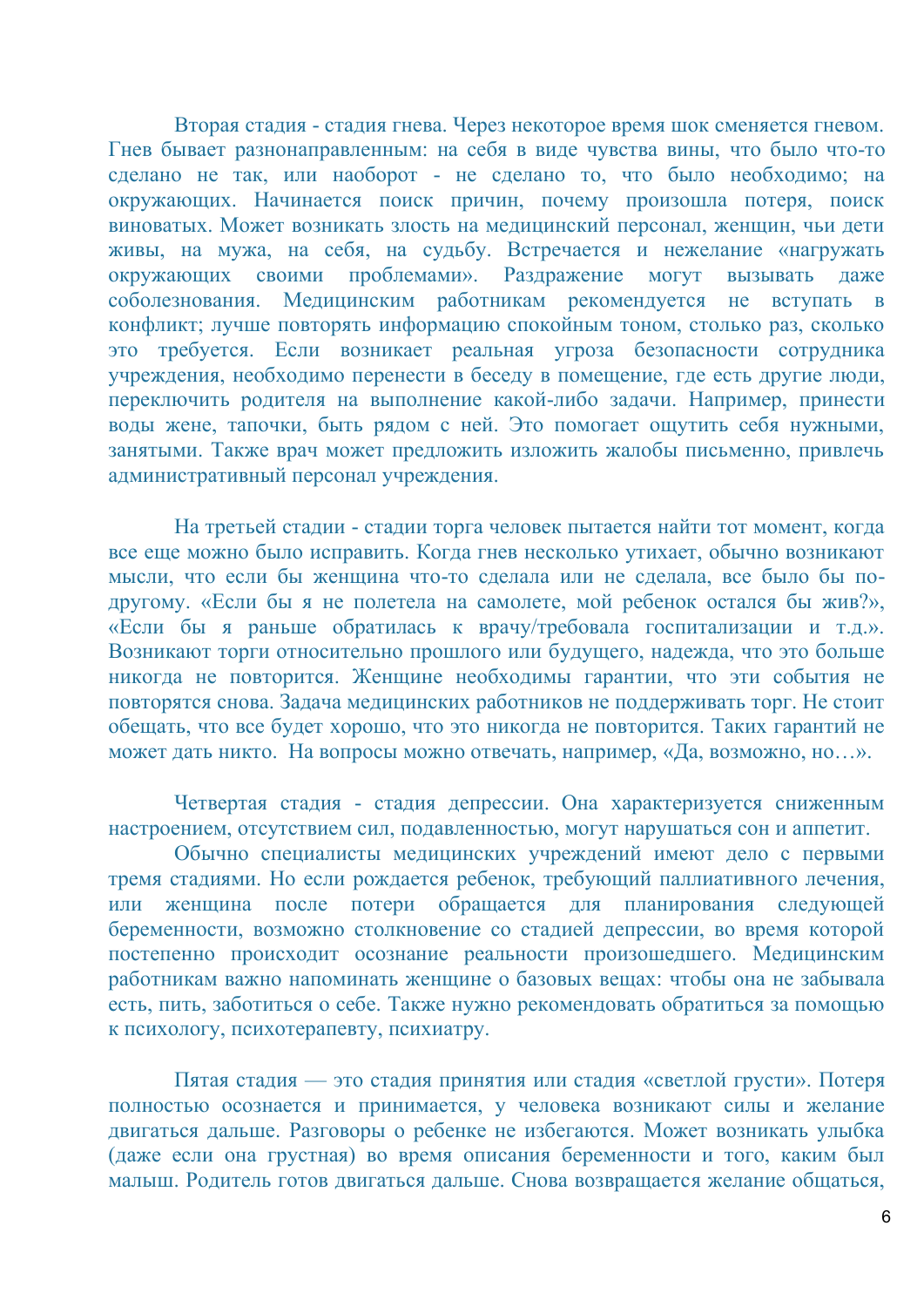в жизнь возвращаются интересы, увлечения. Появляются силы и ресурсы жить дальше. Планировать следующую беременность рекомендуется именно на этой стадии проживания потери.

Длительность процесса и интенсивность переживаний у разных людей может существенно отличаться. В среднем на проживание потери уходит один год.

Хотя, как было сказано ранее, горевание это нормальная реакция психики на потерю, и по его завершении человек примиряется с реальностью и необратимостью произошедшего, нередки ситуации, когда «горе идет не тем путем» (Ворден В., 2020). В таком случае имеет место быть патологическое или осложненное горевание, основными симптомами которого являются:

- блокирование эмоций;
- растягивание или отсрочка реакции во времени;
- острое чувство вины с потребностью наказывать себя;
- повышенная активность без чувства утраты;

• возникновение психосоматических расстройств (бронхиальная астма, дисфункция дыхательной, сердечно-сосудистой системы, кожные проявления);

• изменения в отношениях с окружающими, членами семьи или друзьями.

Предикторами развития осложненного горя после репродуктивных и перинатальных потерь могут являться отсутствие социальной поддержки, ранее существовавшие трудности в отношениях, отсутствие выживших детей, высокая ɡɧɚɱɢɦɨɫɬɶ ɩɨɬɟɪɢ. ȼ ɫɥɭɱɚɟ ɜɵɹɜɥɟɧɢɹ ɩɚɬɨɥɨɝɢɱɟɫɤɨɝɨ ɝɨɪɟɜɚɧɢɹ ɩɚɰɢɟɧɬɚɦ требуется профессиональная помощь (врач-психиатр, психолог, психотерапевт).

B нескольких исследованиях (Weiss L, Frischer L, Richman J., 1989; LeDuff LD 3rd, Bradshaw WT, Blake SM, 2017; Shaohua L, Shorey S., 2021) было показано, что поддержка и бережное отношение со стороны медицинских работников способствует снижению интенсивности негативных переживаний у родителей, проходящих через репродуктивные или перинатальные потери, снимает или значительно уменьшается возникающее чувство вины, помогает гореванию проходить без осложнений.

# <span id="page-8-0"></span>Рекомендации по оказанию помощи при репродуктивных потерях на сроке до 22 **неделɶ беременности**

При оказании помощи в ситуации потери на сроке беременности до 22 недель важно придерживаться принципа преемственности во взаимодействии с другими медицинским организациями: роддомами, перинатальными центрами, диагностическими центрами.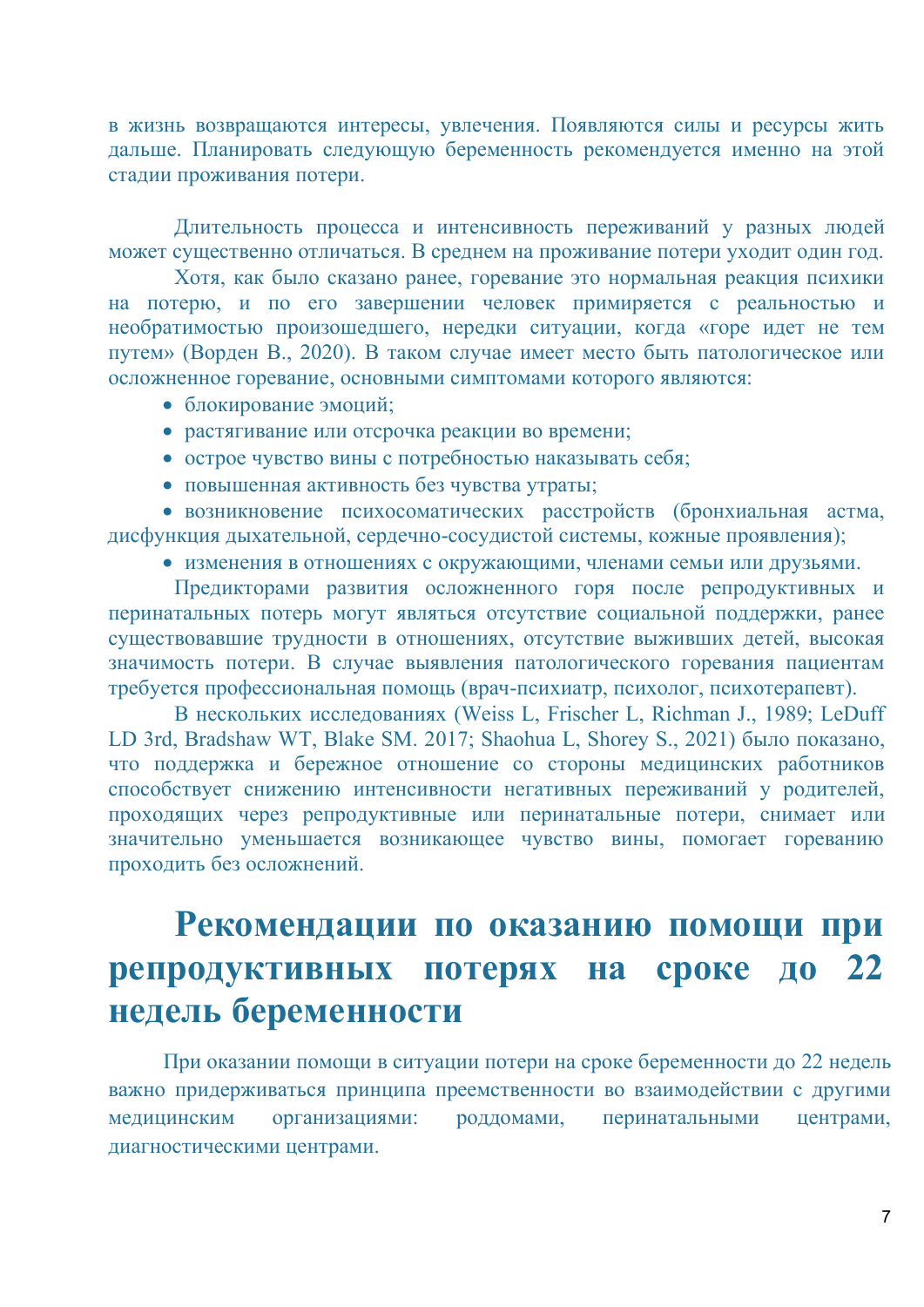#### Помощь в амбулаторных условиях

При первичном обращении в женскую консультацию пациентки подозрением на неразвивающуюся беременность важно обеспечить ей своевременную консультацию специалиста (в день обращения). Принять пациентку может любой акушер-гинеколог с наименьшей загруженностью. Рекомендуется привлечь сотрудника медицинского учреждения к сопровождению женщины до кабинета врача.

Важно представлять, что пациентка в такой ситуации может быть эмоционально лабильной, плакать, с трудом идти на контакт (медлительность, заторможенность, ощущение, что она не слышит инструкций или не усваивает их). При обращении женщины с подозрением на неразвивающуюся беременность акушер-гинеколог должен четко, но деликатно озвучить свои подозрения, ответить на возможные вопросы о причинах произошедшего. Недопустимы обвинения женщины в случившемся.

По обобщенным данным мировой литературы, среди причин репродуктивных потерь около 7% приходится на хромосомные аномалии, встречающиеся в 50% выкидышей в I триместре. К сожалению, даже полное обследование пары во время подготовки к беременности не может защитить от спонтанной мутации. Важно разъяснить это пациентке и, при наличии ее согласия, сопровождающему лицу. Это поможет снять груз вины и дестигматизировать семью, переживающую потерю.

При обращении на прием пациентки с подозрением на выкидыш, неразвивающуюся беременность акушер-гинеколог:

- 1. проводит осмотр, в кратчайшие сроки записывает пациентку на УЗисследование;
- 2. приглашает на прием психолога ЖК;
- 3. сообщает врачу кабинета УЗИ о необходимости провести обследование у пациентки с полозрением на неблагоприятное течении беременности. Бесела специалистов должна происходить в отдельном помещении.

Участковая акушерка женской консультации следит за наличием в кабинете наклеек для маркировки амбулаторных карт и направлений в стационар. При необходимости по просьбе врача сопровождает пациентку в кабинет УЗИ, к психологу. Не стоит «обнадеживать» женщину пересказом историй «из жизни», обещать, что все завершится благополучно, уточнять различные подробности, прямо или косвенно имеющие отношение к данной беременности.

При подтверждении диагноза неразвивающейся беременности участковый акушер-гинеколог маркирует амбулаторную карту клиентки наклейкой и обсуждает с женщиной возможные способы прерывания беременности. Если по медицинским показаниями требуется госпитализация в стационар, направление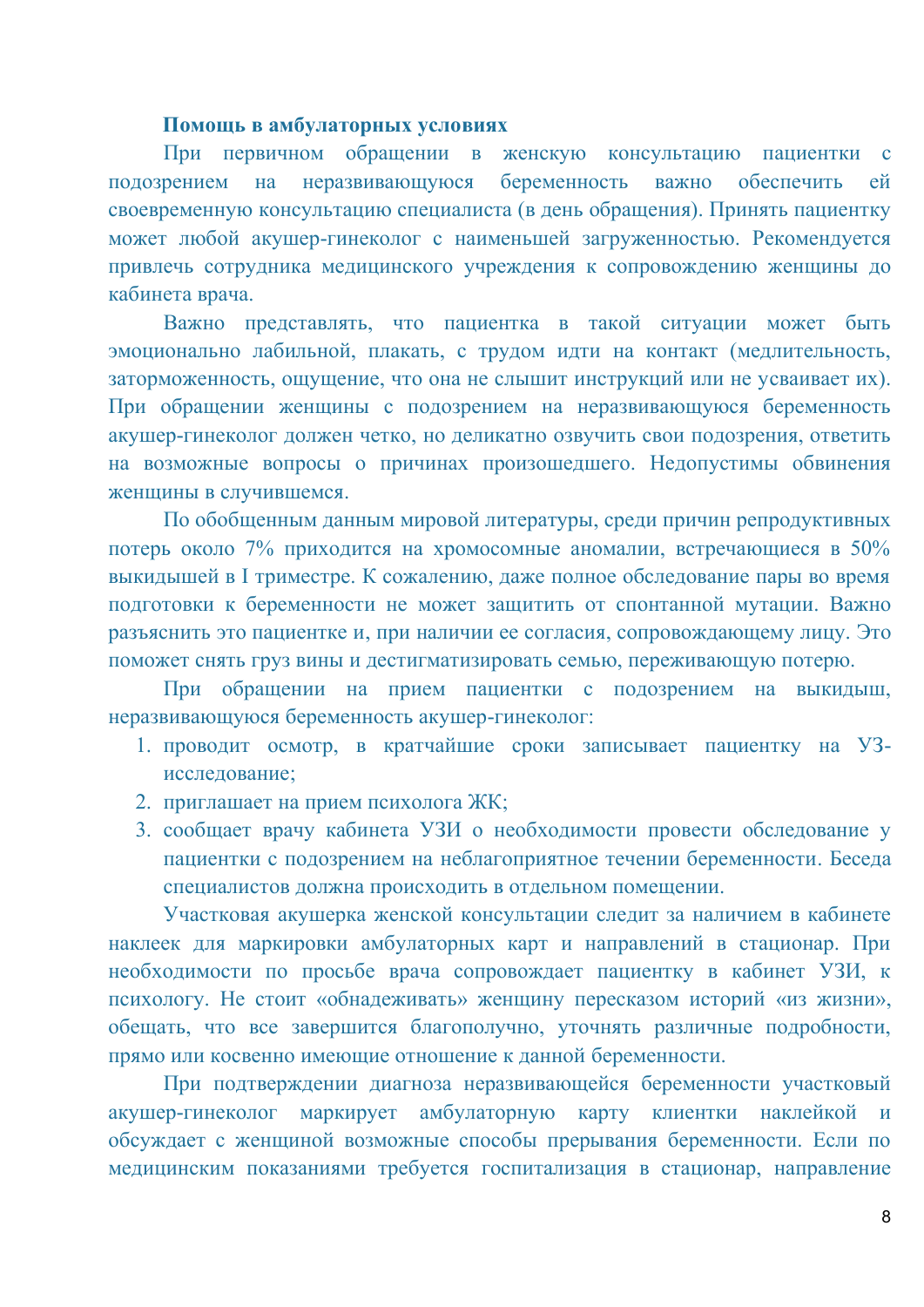также маркируется наклейкой. Врач женской консультации может спросить, есть ли возможность организовать сопровождение близкого человека, который бы мог поддержать ее в приемном покое, стать посредником между женщиной и медицинским персоналом.

После прерывания беременности женщина может столкнуться с проблемой лактации. Важно своевременно проинформировать женщину об основных сроках и признаках лактации, предупредить, что она вправе выбрать для себя препараты для е прекращения или подходящий способ продолжения, дать контакты консультанта  $π$  Γ $B.$ 

Объем помощи психолога женской консультации зависит от остроты ситуации. Если акушер-гинеколог вызывает психолога сразу после оповещения пациентки о неблагоприятном исходе беременности, психологом в первую очередь оценивается психоэмоциональное состояние женщины. В случае необходимости психолог оказывает помощь (кризисное консультирование), предоставляет раздаточный материал: как записаться на плановую встречу в женской консультации, сведения о центрах психологической помощи, доступных в данном регионе. Также психолог уточняет, кто из членов семьи может оказать поддержку, спрашивает, хочет ли женщина связаться с близкими в данный момент, по запросу сам участвует в телефонной беседе.

### Помощь в условиях стационара

Нахождение в условиях гинекологического отделения пациентки с неразвивающейся беременностью - ситуация, требующая слаженной работы коллектива медучреждения. Деликатность, своевременная поддержка, информирование, организация ряда бюрократических процедур - основные способы, позволяющие сотрудникам медицинского учреждения предотвратить повторную травматизацию и повысить доверие переживающих горе пациентов к медицинскому учреждению, избежать конфликтных ситуаций.

Во время оформления истории болезни стационарного больного акушерка приемного покоя связывается с отделением и уточняет, есть ли возможность госпитализировать пациентку в отдельную палату (палату для женщин, переживающих потерю).

Акушерка отделения принимает историю болезни, контролирует маркировку титульного листа и двери, ведущей в палату с пациенткой, специальной наклейкой. Персонал дополнительно информируется о поступлении женщины, требующей особого внимания, лечащий врач при организации консультаций специалистов из других отделений (больниц) может предложить скрипты для беседы.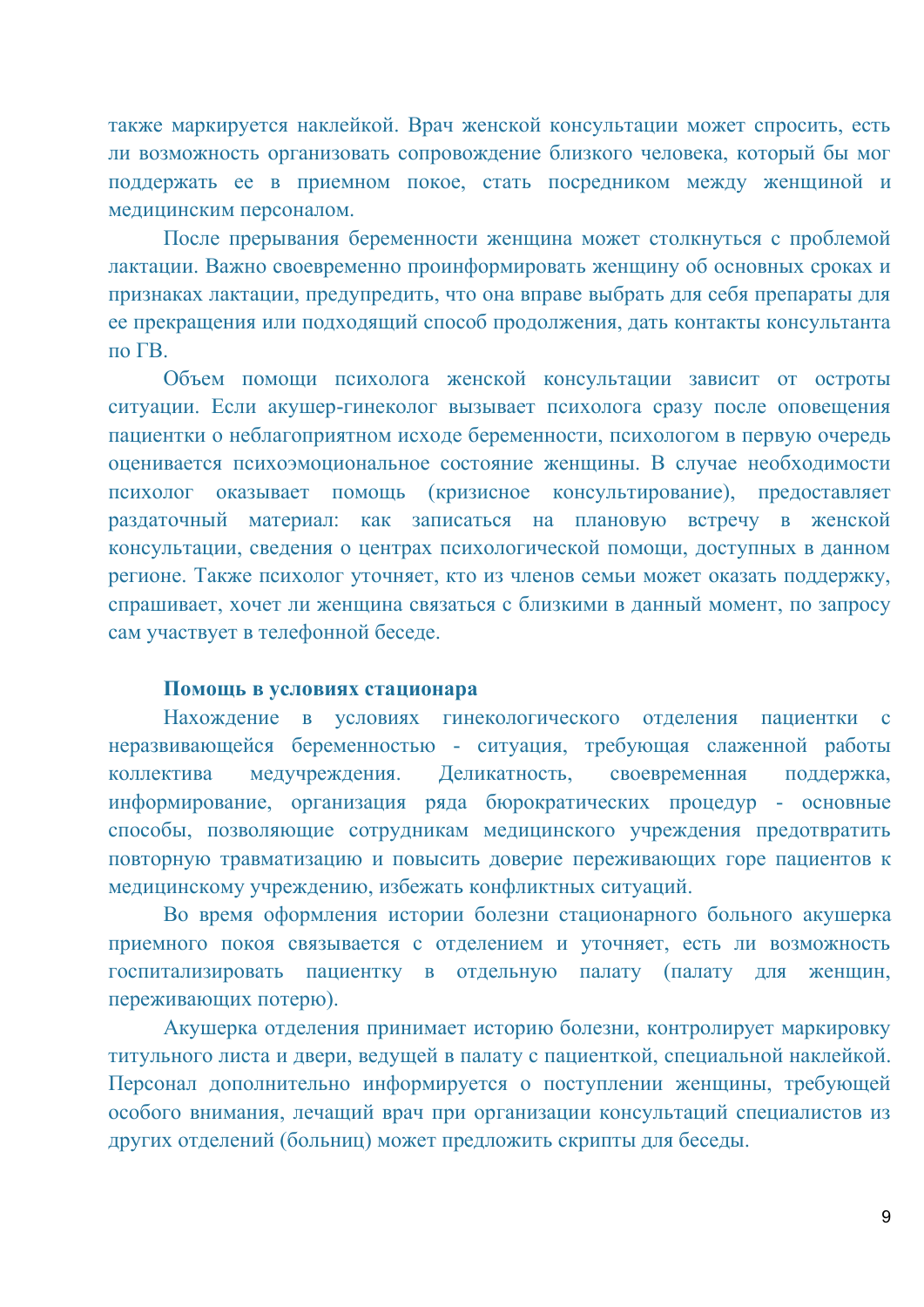Прерывание беременности у пациентки с перинатальной потерей на сроке до 22 недель не должно проводиться в палате с другими беременными женщинами. Роды должны проходить в отдельном помещении.

Медицинский персонал может спросить женщину, желает ли она посмотреть на ребенка, сфотографировать его.

После прерывания беременности важно оставить женщину в той же палате, в которой она была ранее. Не рекомендуется переводить ее к пациенткам, получающим лечение по поводу продолжающейся беременности.

Лечащий врач регулярно оценивает физическое и психоэмоциональное состояние женщины. Если она неоднократно расспрашивает о причинах случившегося, о том, что еще можно было сделать, чтобы сохранить беременность, важно своевременно информировать ее о том, что произошло. «Прокручивая» в голове, как развивались события, пациентка пытается ответить себе на вопрос: можно ли было предотвратить потерю? Есть ли ее вина в том, что произошло?

Важно помнить, что реакции женщины на потерю могут различаться в зависимости от срока беременности: так сам образ ребенка становится более оформленным, так после 16 недели нередко ощущаются первые шевеления плода, само восприятие беременности становится более ярким, эмоционально окрашенным. Женщина нередко успевает привязаться к малышу, все больше думает о нем, как о настоящем человеке со своими мыслями и эмоциями.

Потеря беременности может наполнять ее чувством вины перед ребенком, представлениями, что он как-то обижается на нее за то, что не смогла уберечь, защитить. Проживание чувства вины — это, совершенно естественный этап в работе горя. Однако к женщине-матери в нашей культуре часто предъявляются совершенно невыполнимые требования. Ее фактически заставляют нести весь груз ответственности за возможность забеременеть, выносить и родить здорового ребенка. Такая навязанная ответственность приводит к усугублению чувства вины, когда женщина начинает думать, что именно она и никто больше стала причиной гибели ребенка - «это дело во мне», «хорошая мать бы сразу заметила, что что-то не так», «не выносила - неполноценная, бракованная».

Но и при потере в первом триместре, когда ребенок еще формально никак не обнаруживает себя, пациентка нуждается в сочувствии. Даже если лечащий врач предполагает, что данная беременность имела бы неблагоприятный прогноз, он может спросить женщину, что больше всего тяготит ее в этой потере, и в дальнейшем выстраивать поддержку с опорой на то, что символически значила для нее эта беременность и эта утрата.

Вот основные мысли, которые можно транслировать пациентке:

• «Вы сделали все, что могли»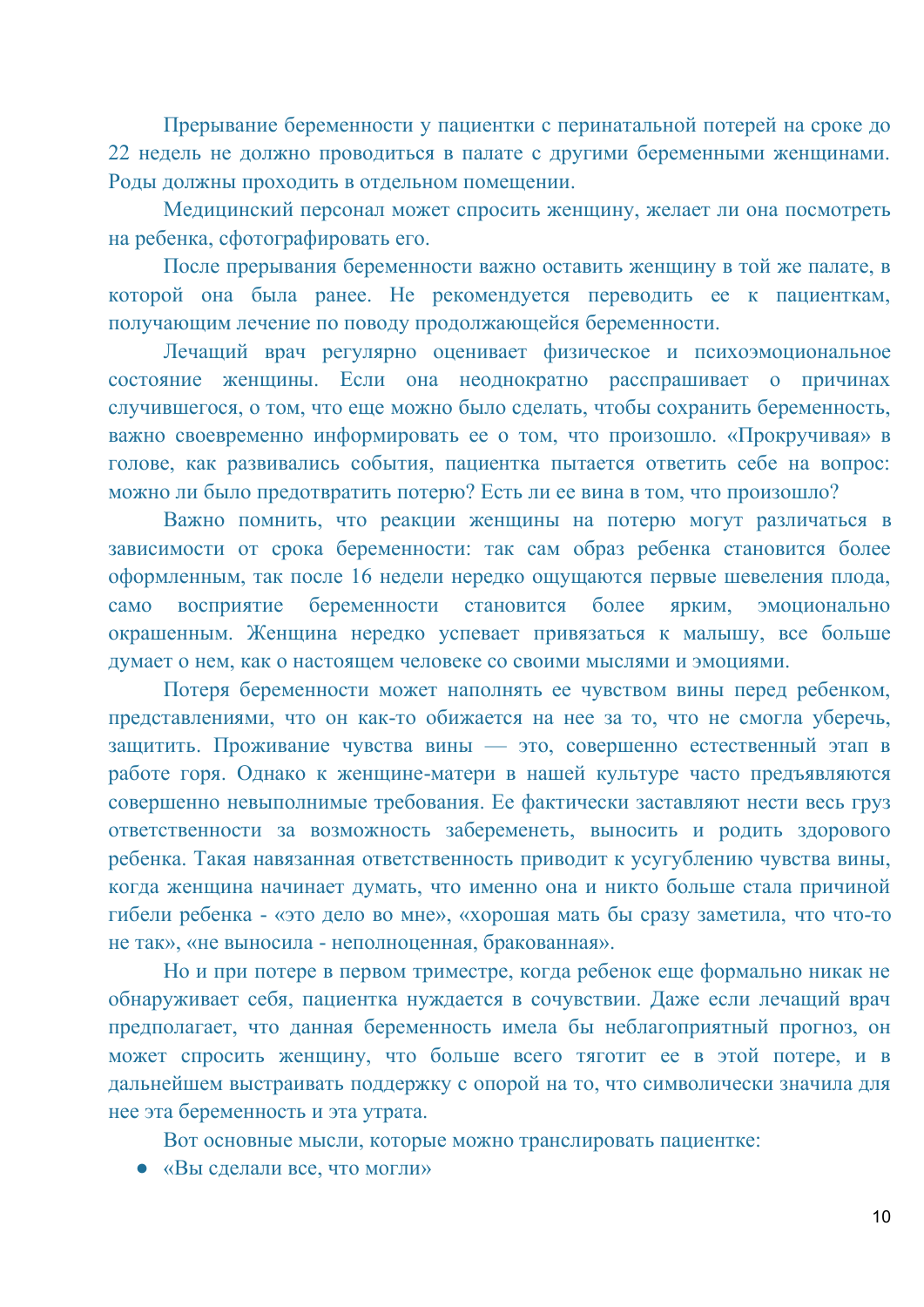- «Мы попробуем выяснить, что произошло и можно ли этого избежать в лапьнейшем»
- $\bullet$  « $B$ ы ни в чем не виноваты»
- «Мы дадим вам координаты психологических служб, куда бы вы могли обратиться со своим горем»

Акушер-гинеколог информирует родителей о правах в отношении аутопсии умершего ребенка, правах и обязанностях медицинского учреждения.

При необходимости до прерывания беременности и в кратчайшие сроки после рекомендована консультация психолога учреждения для оценки состояния, экстренной помощи. Также лечащий врач может предоставить женщине, ее семье брошюры, сведения об организациях, оказывающих психологическую, информационную помощь.

Возможно, пациентка после потери захочет как можно скорее покинуть стены лечебного учреждения, так как во время пребывания в стационаре невозможно полностью изолировать женщину от других пациенток - она все равно будет сталкиваться с беременными женщинами в местах общего пользования, слышать их разговоры. Если это возможно, в момент выписки такая пациента не должна выходить из отделения через торжественный зал, пересекаться с женщинами, покидающими учреждение с живыми здоровыми детьми. Администрация учреждения решает данный вопрос в соответствии с техническими возможностями, руководствуясь принципами гуманного отношения к данной категории пациенток.

## <span id="page-12-0"></span>Рекомендации по оказанию помощи при **антенаталɶной гибели плода**

Пройдя критический по представлению многих период беременности в 12 недель, большинство женщин успокаивается, позволяет себе радоваться и все больше включаться в планирование связанных с рождением ребенка дел. В связи с этим потери на поздних сроках беременности становятся настоящим шоком и ударом для семьи, они как никогда нуждаются в помощи и поддержке.

Женщина может узнать, что произошла утрата, как при самостоятельном обращении в медицинское учреждение при обнаружении тревожных симптомов (например, замедление шевелений или длительное их отсутствие), так и при плановом посещение врача.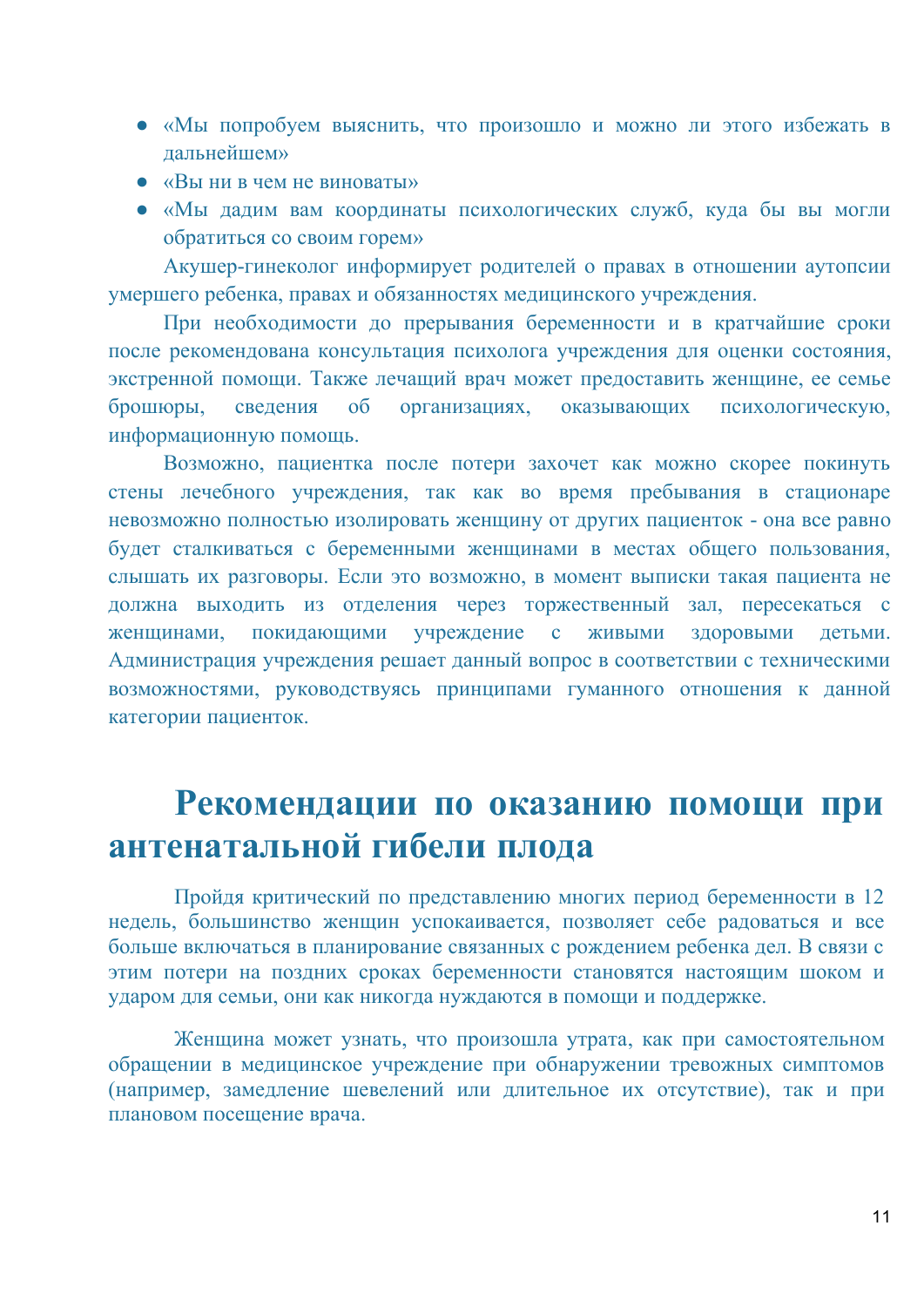### Рекомендации для врача ультразвуковой диагностики

Врачу ультразвуковой диагностики при проведении обследования женщины с подозрением на внутриутробную гибель плода рекомендуется поступать согласно алгоритму:

- по возможности во время обследования не делать длинных пауз;
- $\cos$ бщить, что ребенок умер;
- выразить сочувствие, проявить эмпатию («Я соболезную», «Я Вам сочувствую», «Мне очень жаль»);
- подтвердить точность диагноза (перепроверить на другом аппарате УЗИ, пригласить коллегу для совместного осмотра);
- обсудить дальнейшие шаги, прописать их четко в виде памятки, списка:
- передать пациентку лечащему врачу;
- позвать при необходимости психолога, уточнить, кто пришел с женщиной/кому из родственников можно позвонить.

Акушерка в гинекологическом стационаре, дородовом, послеродовом отделении, родильном блоке - сотрудник, который фактически находится с пациентками в течение всей смены, передает информацию о поступлении лечащему врачу, отслеживает состояние женщин и принимает решение о срочном вызове дежурного акушера-гинеколога.

Рекомендуется делегировать акушеркам следующие обязанности:

- оценка физического и психоэмоционального состояния пациентки с перинатальной потерей в динамике;
- передача по смене информации о наличии женщин с перинатальной потерей в формате: ФИО, палата, психоэмоциональное состояние;
- маркировка палаты, истории болезни наклейками «Требуется особое **внимание»**

Акушерка родильного блока присутствует при появлении на свет мертворожденного ребенка, заворачивает тело в пеленку. Желательно спросить у женщины о том, желает ли она увидеть его, информирует о возможности взять в руки, попрощаться, сделать фотографии, при необходимости помогает сделать слепки ступней/ладоней.

Акушер-гинеколог стационара ведет пациенток. В случае нахождения в отделении женщины, перенесшей перинатальную потерю, рекомендуется выполнять следующие действия: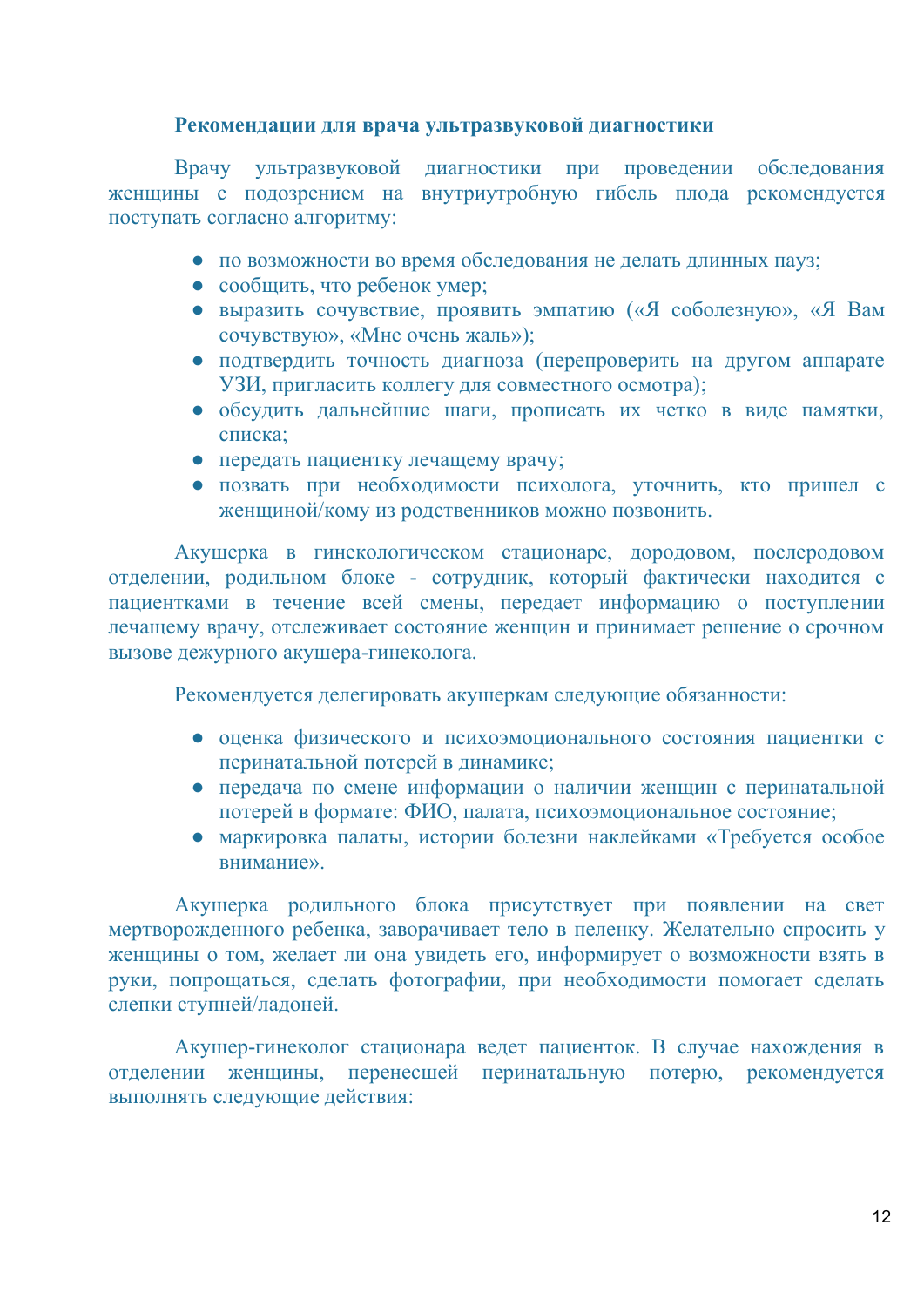- передавать по смене/на утренней конференции информацию о наличии женщин с перинатальной потерей в формате: ФИО, палата, нуждаемость в помощи психолога, консультации психиатра;
- отследить наличие маркировки на карте стационарного пациента, палате, в которой находится женщина;
- сообщить заведующему отделением о необходимости вызова психиатра при наличии показаний (плановая консультация), при наличии экстренных показаний (психомоторное возбуждение, агрессия, аутоагрессия, острая психотическая симптоматика) своевременно обеспечить вызов психиатрической бригады;
- перевести женщину в отдельную палату, при отсутствии таковой в палату для мам, чьи дети в реанимации, не допуская пребывание в палатах для совместного размещения с новорожденными;
- спросить семью, переживающую потерю о желании общения с психологом, дать контакты, куда обратиться за психологической помощью, рассказать о штатном психологе и фондах, оказывающих такую поддержку;
- при направлении женщины на УЗИ, вызове врачей-консультантов соматического профиля проинформировать тех, кто будет взаимодействовать с пациенткой о переживании утраты, обратить внимание на недопустимость ряда высказываний («родите еще», «как поживает ваш ребенок?», «все будет хорошо», «это к лучшему»);
- предложить родственникам помощь психолога медицинской • организации, контакты благотворительных фондов, печатные материалы;
- проинформировать членов семьи о правах в ситуации перинатальной потери, объяснить, какие документы надо заполнить. Также лечащий врач ставит в известность заведующего отделением о намерениях родителей.

Заведующий отделением контролирует, как выполняются рекомендации сотрудниками отделения, при необходимости связывается с вышестоящим руководством для обсуждения медицинских, социальных и правовых вопросов:

- проинформировать средний и младший персонал отделения о том, в какой палате находится женщина, потерявшая ребенка;
- контролировать выполнение рекомендаций подчиненными;
- содействовать в посещении ребенка священнослужителем (с учетом эпид обстановки);
- сообщить заместителю главного врача о необходимости вызова психиатра (при отсутствии специалиста в штате учреждения);
- информировать родителей (родственников, лиц, указанных в информированном согласии) о правах в вопросах выдачи останков,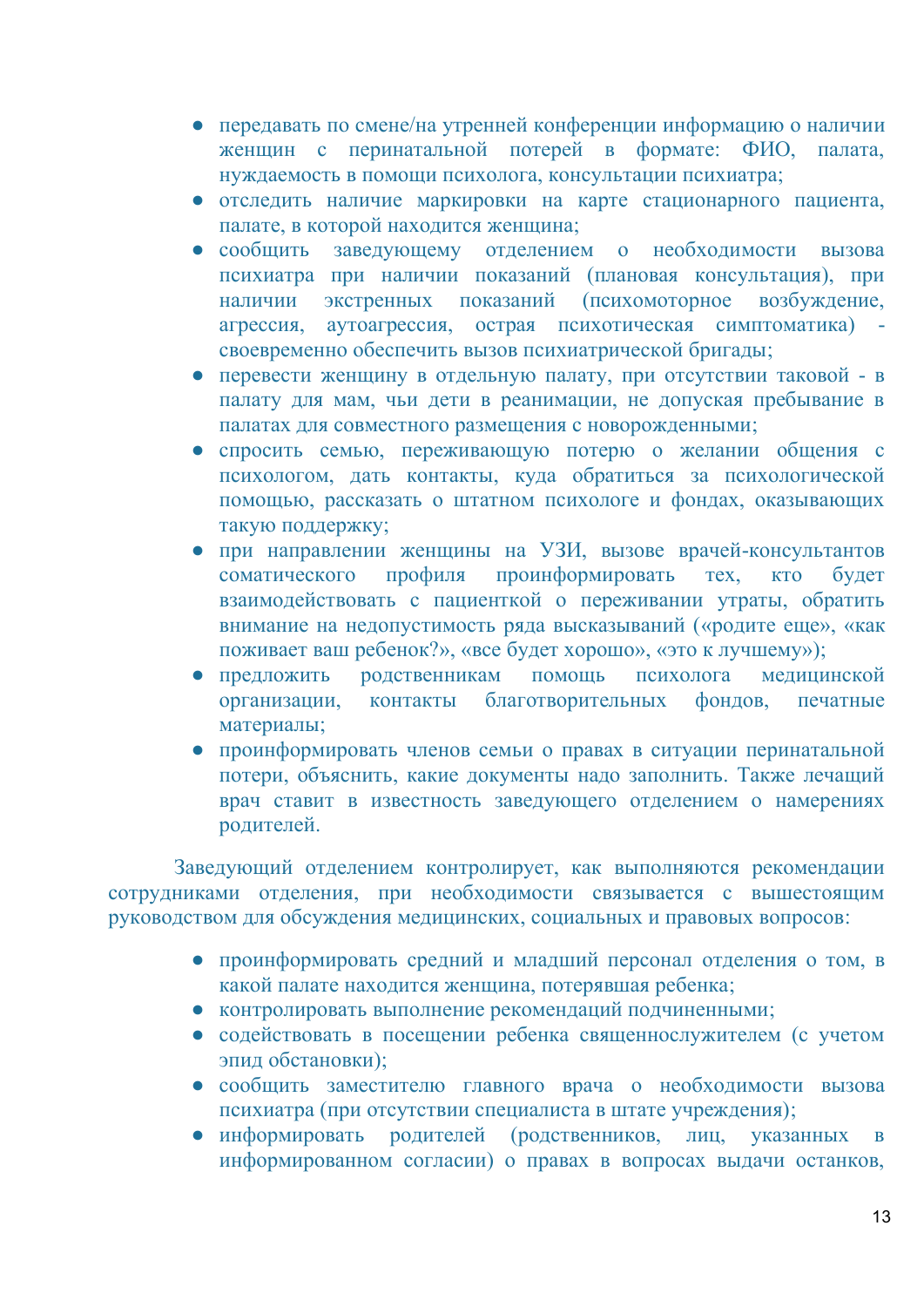оформлении документов, взаимодействовать по сложным и конфликтным ситуациям с вышестоящим начальством.

Руководитель медицинского учреждения выполняет административную работу в сложных, конфликтных ситуациях, принимает решение о возможности выдачи тела ребенка для захоронения.

С целью бережного отношения к чувствам горюющих важно, чтобы родители, переживающие потерю, не пересекались с семьями, у которых запланирована выписка из роддома с живым ребенком.

## <span id="page-15-0"></span>Рекомендации по оказанию помощи при **потере в родах и раннем послеродовом периоде**

Потеря ребенка на любом сроке беременности признается психологами как травматический опыт. Она затрагивает различные сферы жизни семьи: это факт гибели малыша, проживание негативного опыта родительства, утрата уверенности в собственных силах, в способности выносить и родить здорового малыша. Так из ситуации радостного ожидания семья попадает в историю, к которой она не готовилась. И если при потере близких людей, которые были рядом хоть какое-то продолжительное время, существуют определенные социальные сценарии: что делать, как утешать, то младенческая смерть воспринимается в сознании как что-то тяжелое, непереносимое, табуированное.

Горе воспринимается как длительный процесс, который часто полностью проявляется после выписки из больницы и длится далеко за пределами интереса и выносливости поддерживающих его членов семьи и друзей.

*Потерɹ ребенка в родаɯ*

<span id="page-15-1"></span>После перевода женщины, потерявшей ребенка в родах, в отделение, акушер гинеколог спрашивает пациентку (или женщину и ее партнера), хотят ли они посмотреть на малыша.

При переводе в послеродовое отделение рекомендуется следующий алгоритм:

1. Пациентка по возможности направляется в отдельную палату. Не следует допускать пребывание в палатах для совместного размещения с новорожденными, с матерями, чьи дети не нуждаются в медицинской помоши.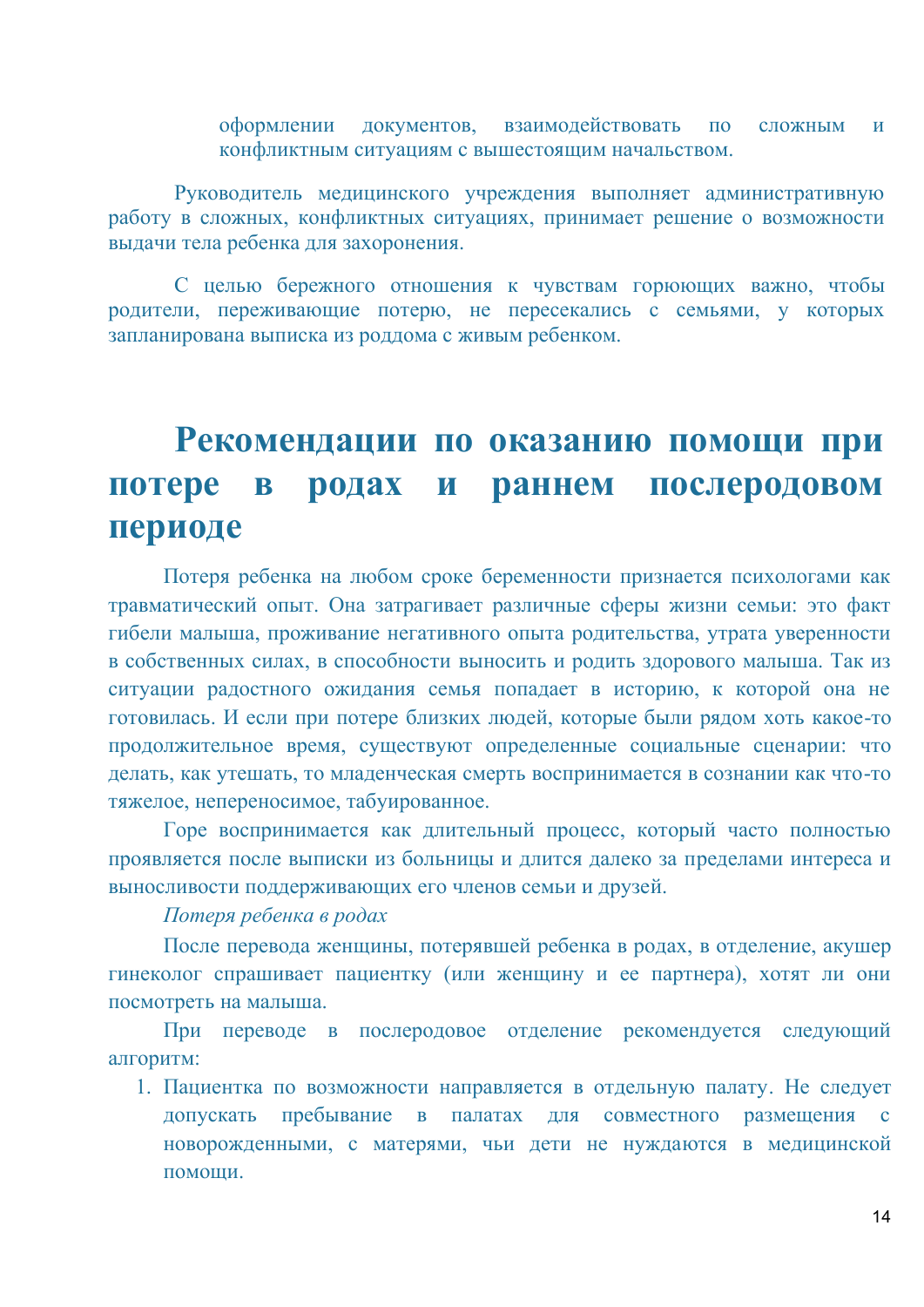- 2. Акушерка в послеродовом отделении, родильном блоке сотрудник, который фактически находится с пациентками в течение всей смены, передает информацию о поступлении лечащему врачу, отслеживает состояние женщин и принимает решение о срочном вызове дежурного акушера-гинеколога. На утренней планерке акушерка озвучивает коллегам информацию о наличии женщин с перинатальной потерей в формате: ФИО, палата, психоэмоциональное состояние.
- 3. Акушерка следит за тем, чтобы дверь палаты, история болезни пациентки были промаркированы наклейками «Требуется особое внимание». Перед переводом пациентки следит, чтобы в палате не было предметов, которые могут выступить в качестве триггера: фото и плакаты с изображением детей, кювезы, образцы питания, средств гигиены, ухода за детьми.

Акушер-гинеколог в стационаре контролирует выполнение акушеркой ее обязанностей: размещение в отдельной палате, маркировка истории болезни и палаты, регулярная оценка состояния пациентки. В обязанности самого лечащего врача входит:

- 1. Передача по смене/на утренней конференции информации о наличии женщин с перинатальной потерей в формате: ФИО, палата, нуждаемость в помощи психолога, консультации психиатра.
- 2. Своевременное оповещение заведующего отделением о необходимости вызова психиатра при наличии показаний (плановая консультация), при наличии экстренных показаний (психомоторное возбуждение, агрессия, аутоагрессия, острая психотическая симптоматика) - своевременно обеспечить вызов психиатрической бригады.
- 3. Беседа с семьей, переживающей потерю о желании пообщаться с психологом, предоставление контактов, куда обратиться за психологической помощью, информирование о штатном психологе и фондах, оказывающих такую поддержку. При наличии в отделении брошюр, листовок врач предлагает их членам семьи.
- 4. Предварительная беседа с врачами узких специальностей при необходимости консультации (обследования) пациентки в отделении. Это могут быть врачи УЗ-диагностики, хирург, терапевт, психиатр. Важно проинформировать тех, кто будет взаимодействовать с пациенткой о переживании утраты, обратив внимание на недопустимость ряда высказываний («родите еще», «как поживает ваш ребенок?», «все будет хорошо», «это к лучшему»).
- 5. Информирование женщины о прекращении лактации. При наличии консультанта по ГВ в роддоме врач может передать его контакты,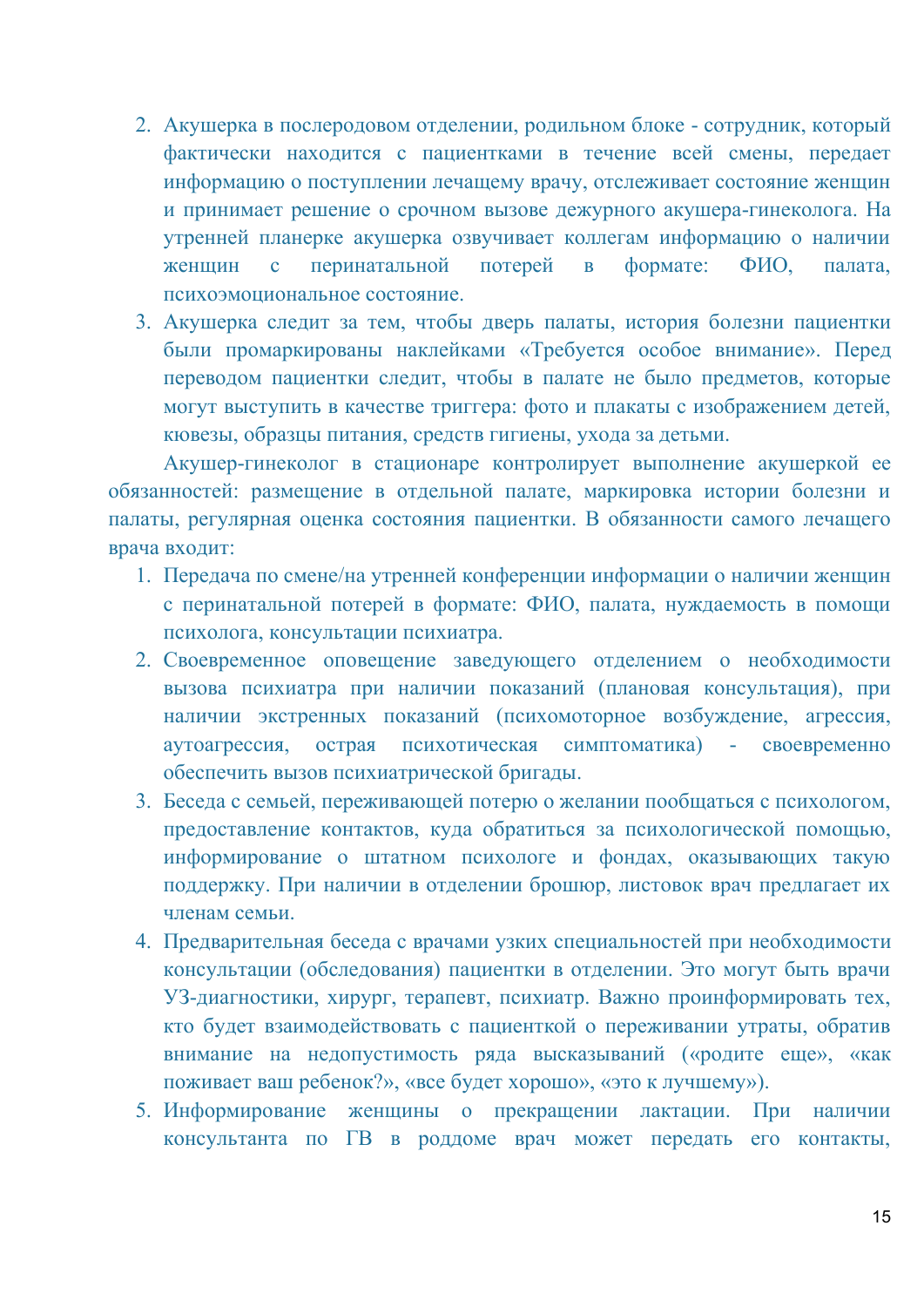организовать встречу или сообщить о возможности онлайн встречи с консультантом благотворительного фонда.

6. Информирование членов семьи об их правах в ситуации гибели ребенка в родах или раннем послеродовом периоде, разъяснение, какие документы надо заполнить. Также лечащий врач при необходимости ставит в известность заведующего отделением о намерениях родителей.

### *Потерɹ ɭже родивɲегосɹ ребенка*

<span id="page-17-0"></span>Это ситуация, в которой членам семьи, находящимся в состоянии шока, приходится оперативно решать организационные и бюрократические вопросы, каждый из которых важен, а принятое решение уже невозможно изменить: сделать или не сделать фото и слепки, забирать ли тело для погребения, какой способ захоронения выбрать. Медицинское учреждение может выбрать для себя ту степень поддержки родителей, которая технически возможна. Администрация медицинской организации разрабатывает и предлагает семье:

- 1. Информирование о правах родителей/медицинского учреждения в отношении аутопсии умершего ребенка
- 2. Разъяснение родителям их права в отношении выдачи тела умершего ребенка, регламентацию порядка выдачи тела с наименьшей травматизацией семьи: в пеленке, а не в целлофановом пакете, одетого в комплект.
- 3. Создание комнаты для прощания с ребенком. С целью бережного отношения к чувствам горюющих важно, чтобы родители, переживающие потерю, не пересекались с семьями, у которых запланирована выписка из роддома с живым ребенком.
- 4. Переработанную форму выписного эпикриза в случае гибели ребенка в родах, послеродовом периоде. Из документа рекомендуется убрать пункты о прикладывании к груди, отпадании пуповинного остатка, вакцинации, неонатальном скрининге и указании веса и роста при выписке.
- 5. Содействие в посещении (телефонных разговорах) роженицы со священнослужителем при наличии такой потребности.

Заместитель главного врача по лечебной работе медицинского учреждения:

- Контролирует выполнение рекомендаций подчиненными.
- Организует консультации врачей узкой специальности при наличии показаний в случае их отсутствии в штате учреждения.
- Взаимодействует с родителями, переживающими потерю в сложных и конфликтных случаях, оказывая содействие в оформлении необходимых документов.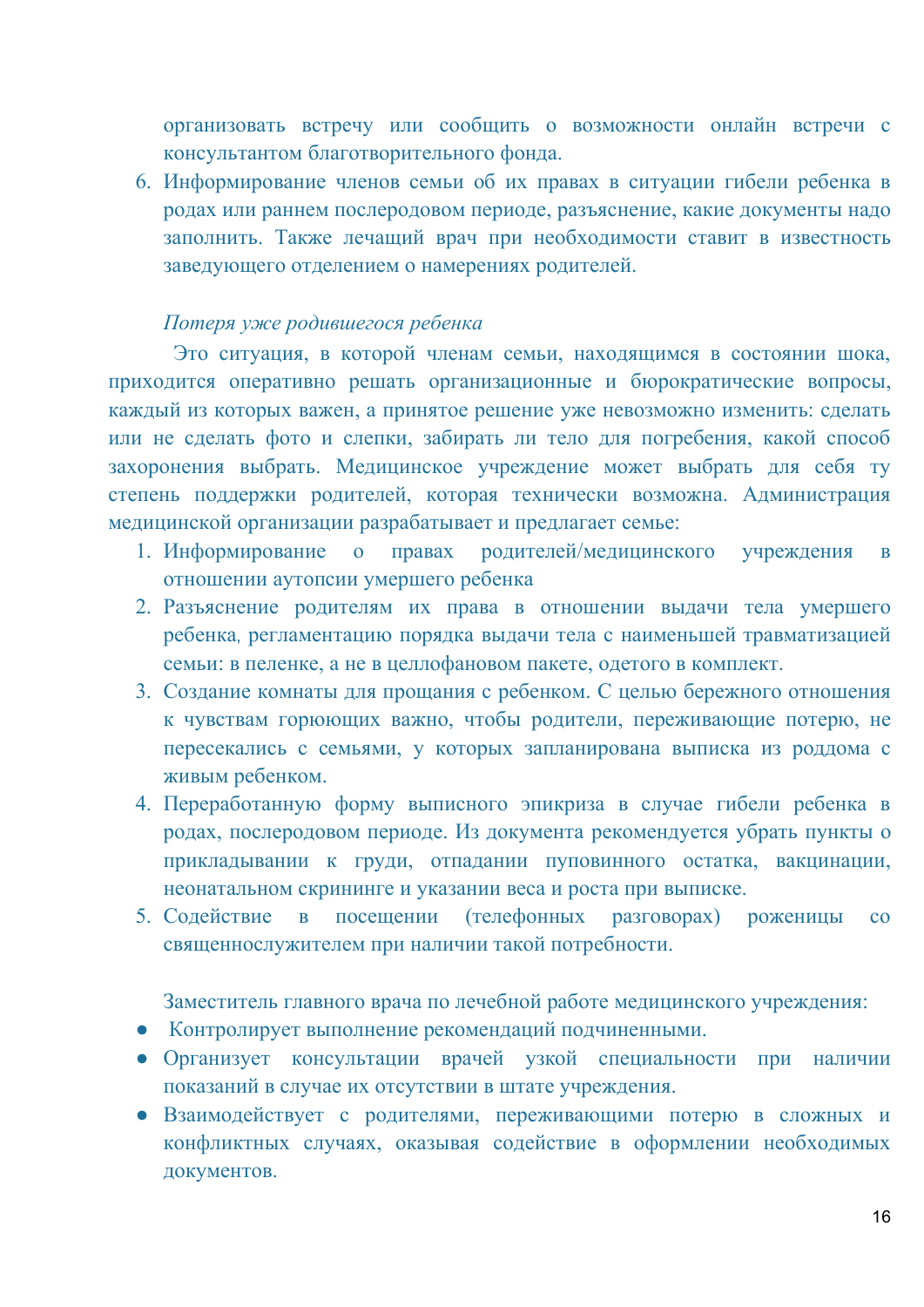• Проводит обучение сотрудников в формате лекций по данному метолическому пособию.

## <span id="page-18-0"></span>Рекомендации по оказанию помощи при **выявлении пороков развития плода**

Выявление пороков развития плода не случайно вынесено в данных методических рекомендациях в отдельную главу. С медицинской точки зрения эта ситуация не считается репродуктивной или перинатальной потерей, однако родителями ребенка она воспринимается именно так.

При постановке диагноза происходит как потеря образа самого ребенка (здорового, обычного), так и потеря представлений о своем родительстве - оно будет совершенно другим. Семья оказывается в тяжелой стрессовой ситуации, что часто осложняется также необходимостью принять решение о сохранении или прерывании беременности. Особенно это тяжело при выявлении порока, ɫɨɜɦɟɫɬɢɦɨɝɨ ɫ ɠɢɡɧɶɸ.

У родителей возникает большое количество вопросов и страхов.

Было обнаружено, что риск осложненного горя особенно высок после прерывания беременности из-за аномалий развития плода (Kersting A, Wagner B., 2012).

Учитывая, частоту встречаемости таких случаев в практике медицинских работников, представляется важным описание основных принципов взаимолействия с семьей

Если биохимическое исследование на 1 скрининге показало высокий риск развития аномалий, следует пригласить пациентку по телефону на прием и обсудить дальнейшие шаги во время очной встречи. Можно спросить, сможет ли она прийти в сопровождении близкого человека, которому доверяет. Рекомендуется назначить встречу на ближайшее время.

На приеме необходимо подготовить пациентку, например, сказав, что предстоит тяжелый разговор, выразить сочувствие. Далее сообщить всю необходимую информацию максимально ясно и коротко. Рекомендуется предложить стакан воды, салфетки. Важно ответить на все вопросы, помочь их сформулировать при необходимости. Пациентка может испытывать недоверие к специалисту, который принес ей «плохую новость». В таком случае рекомендуется привлечь коллегу для интерпретации результата и озвучить мнение двух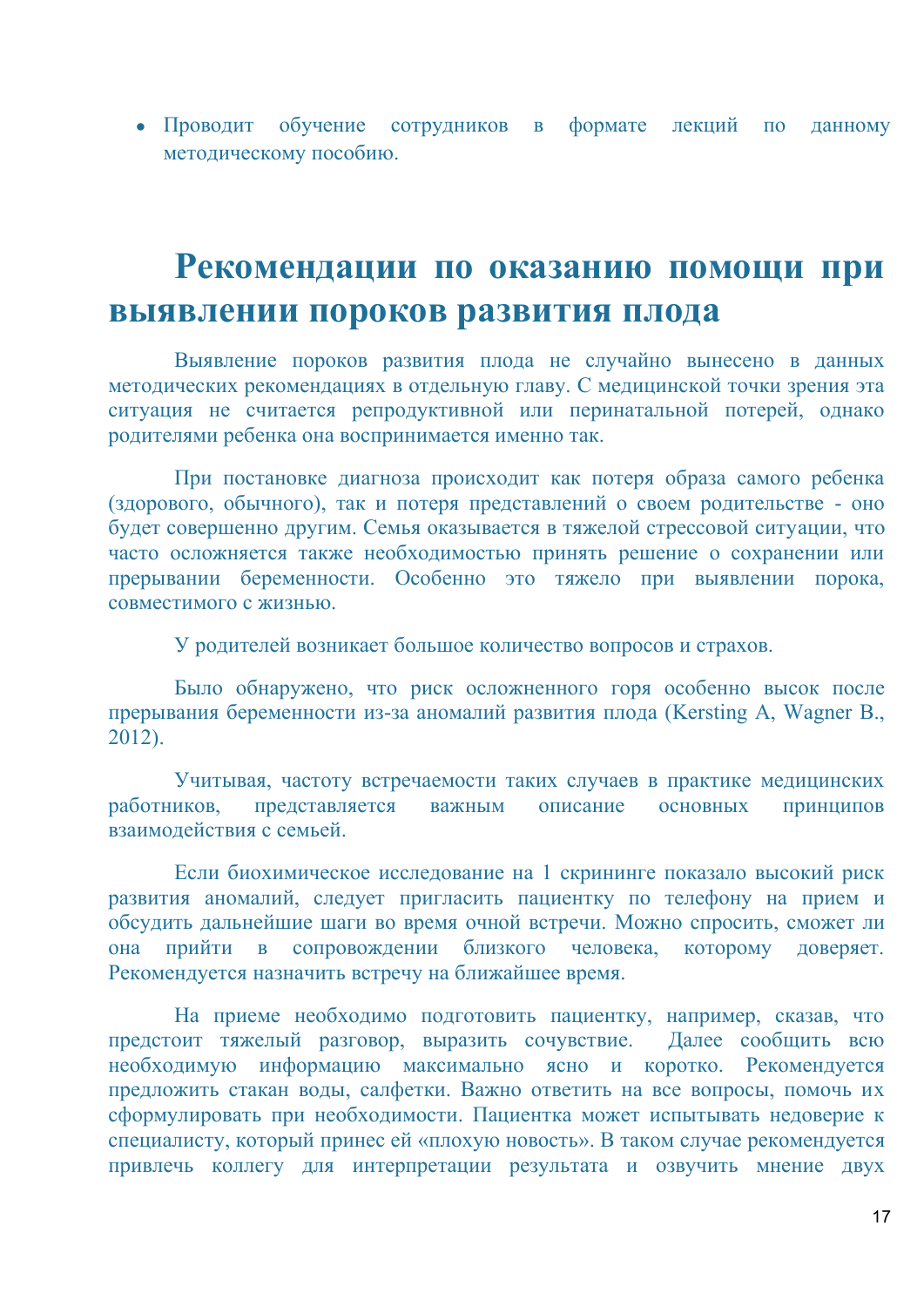специалистов, при этом подчеркнув, что женщина имеет полное право перепроверить его в другой клинике, у другого врача. Прояснить дальнейшие шаги, записать их в виде памятки.

При выявлении пороков развития плода семье предстоит принять решение относительно прерывания или сохранения беременности. Врачу необходимо сообщить пациентке, в течение какого срока она должна принять решение, предоставить «коридор возможностей» - варианты развития событий от лучшего к худшему. Ни в коем случае не следует обсуждать с семьей свои личные взгляды на ситуацию. Любое решение пациентов должно быть принято с уважением. Рекомендуется дать информацию об организациях, оказывающих помощь семьям и детям с различными заболеваниями.

Перинатальный консилиум оказывает консультативную помощь беременным при обнаружении у плода врожденных пороков развития, хромосомных аномалий и принимает решение о дальнейшей тактике ведения пашиенток

Перинатальный консилиум организуют на базе медицинских учреждений третьего уровня. В его состав могут входить:

- врач-акушер-гинеколог;
- врач ультразвуковой диагностики;
- врач-генетик;
- врач той узкой специальности, к которой относится заболевание плода, авляющееся медицинским показанием к прерыванию беременности;
- клинический психолог.

Также в состав консилиума может входить юрист. Часть специалистов может подключаться дистанционно посредством телекоммуникаций. Со стороны пациентки может присутствовать ее партнер.

При выявлении пороков, совместимых с жизнью врачи дают рекомендации о дальнейшем ведении беременности, способе родоразрешения, возможности получения специализированной, в том числе и высокотехнологичной помощи плоду или новорожденному. Также специалисты рассказывают о том, каковы перспективы у данного ребенка при получении лечения. Пациентку также информируют о возможности прервать данную беременность по медицинским показаниям, если это предусмотрено текущим законодательством.

Посещение перинатального консилиума - серьезный стресс для пациентки. А при получении информации о тяжелых, в том числе несовместимых с жизнью заболеваниях у плода речь идет уже о травмирующем событии. Любые впечатления, полученные в такой ситуации, способны оказывать мощное действие на пациентку длительное время. Поэтому медицинские сотрудникам так важно придерживаться рекомендаций о том, как взаимодействовать с женщиной.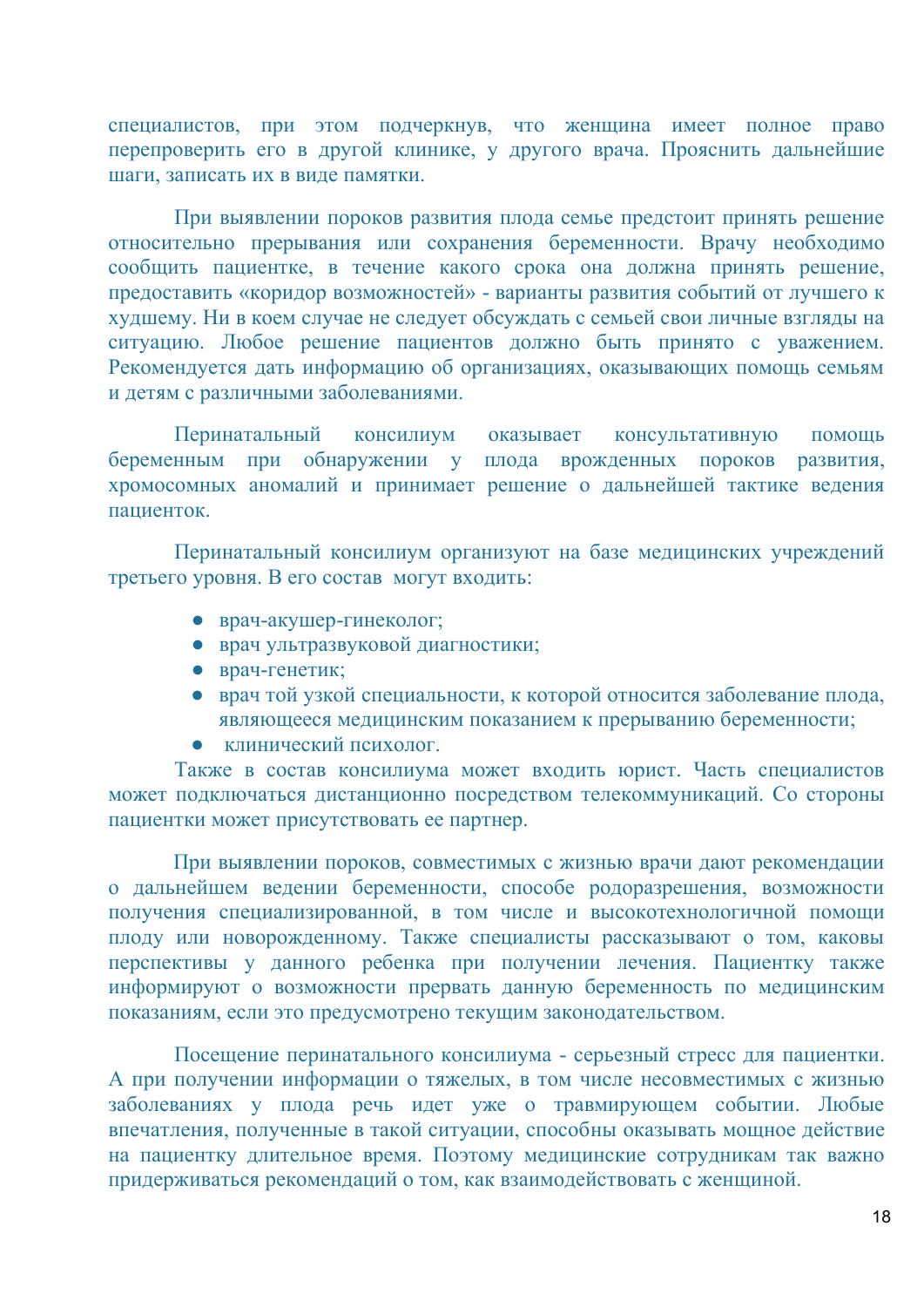В процессе обследования и озвучивания заключения консилиума следует помнить о словах поддержки, помогающих женщине справляться с тем, что произошло:

- «Такое действительно случается достаточно редко». Это позволяет восстановить чувство доверия, базовой безопасности.
- «Вы не виноваты в произошедшем». Это снижает уровень вины и тревоги при планировании следующей беременности.
- «Такое происходило и с другими женщинами». Это предотвращает стигматизацию, убирает уникальность.

Общая атмосфера во время проведения консилиума также имеет значение. Слаженная и корректная работа специалистов транслирует женщине, что ее история важна для медицинских работников, что они знают, как вести себя в подобных ситуациях и, что именно здесь пациентка может получить полную и корректную информацию о том, в каком направлении она может двигаться дальше. Важно соблюдать три основных принципа:

1. До начала консилиума следует договориться, кто из специалистов начнет беседу с пациенткой и ее близкими о диагнозе ребенка и прогнозе для его жизни.

2. Во время беседы следует обращаться к пациентке по имени (предварительно спросив, как бы ей хотелось, чтобы к ней обращались), около 2/3 аъемени поддерживать визуальный контакт, отвечать на все интересующие ɜɨɩɪɨɫɵ, ɚ ɟɫɥɢ ɨɧɚ ɪɚɫɬɟɪɹɟɬɫɹ, ɧɚɩɨɦɧɢɬɶ ɨ ɜɨɡɦɨɠɧɨɫɬɢ ɢɯ ɡɚɞɚɜɚɬɶ.

3. Если у пациентки появляются сильные эмоциональные реакции, не следует останавливать ее, запрещать плакать, утешать, говорить о возможности новой беременности и рождении или наличии других детей. Рекомендуется проявлять сочувствие короткими фразами «Сожалею», «Сочувствую». Если хенщина принимает решение о сохранении беременности при вынашивании ребенка с пороками развития, важно рассказать ей о том, что готовиться к родам надо более тщательно: выбрать учреждение для родоразрешения, заблаговременно связаться с медицинскими организациями или благотворительными фондами, оказывающими помощь при данном пороке развития.

Если женщина решает прервать беременность, врач информирует о возможных способах прерывания, рассказывает о предварительной подготовке, о том, что необходимо для госпитализации, о возможностях получения поддержки. Если предстоят роды, то сообщается, как происходит обезболивание, схватки, потуги. Обсуждаются способы прощания с ребенком после родов и дальнейшие действия (в зависимости от срока в соответствии с действующим законом).

После прерывания беременности женщина может столкнуться с проблемой лактации. Женщины после потери могут по-разному относиться к выделениям из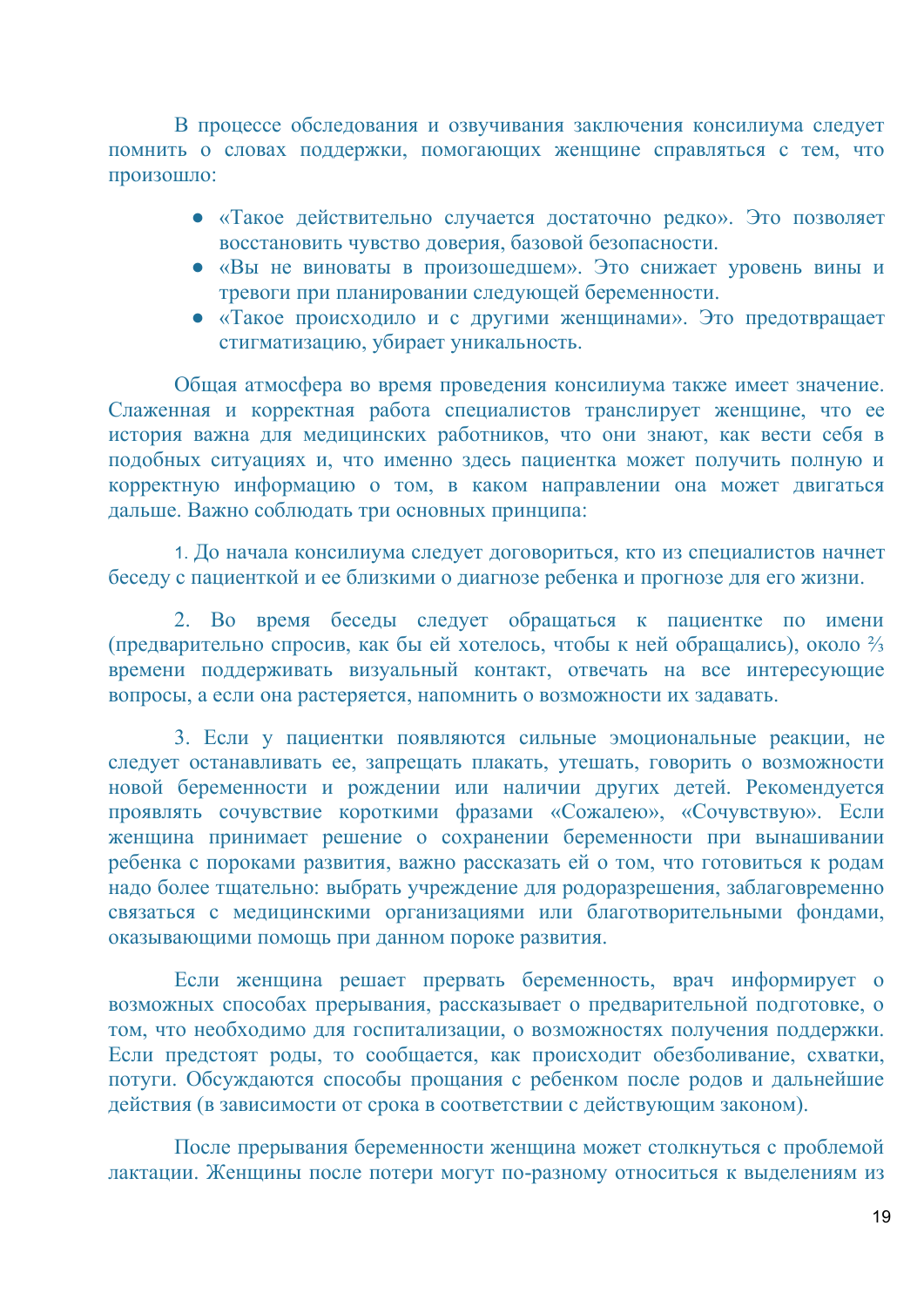молочных желез: одни настаивают на прекращении лактации, другие хотят ее продолжить. Важно своевременно проинформировать женщину об основных сроках и признаках лактации, предупредить, что она вправе выбрать для себя препараты для ее прекращения или подходящий способ продолжения, дать контакты консультанта по ГВ.

Если семья решает сохранить беременность, врач предоставляет подробный план беременности, родов, рассказывает о реанимационных мероприятиях и медицинских процедурах, дальнейшей диагностике и пересмотре диагноза. «Коридор возможностей» на каждом новом этапе и во время беременности, после родов.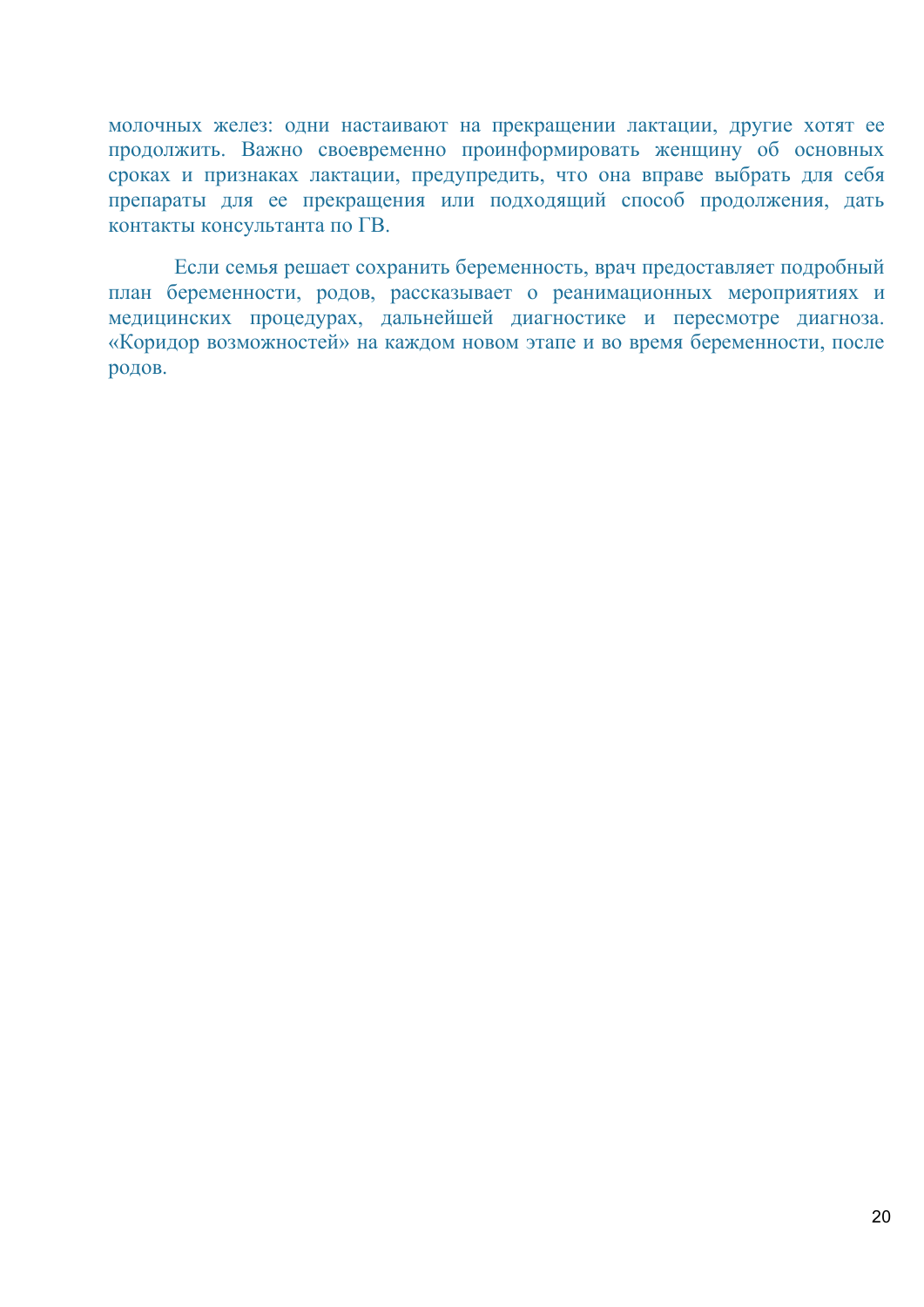### <span id="page-22-0"></span>ПРИЛОЖЕНИЕ 1. Образец наклейки для палаты/истории болезни

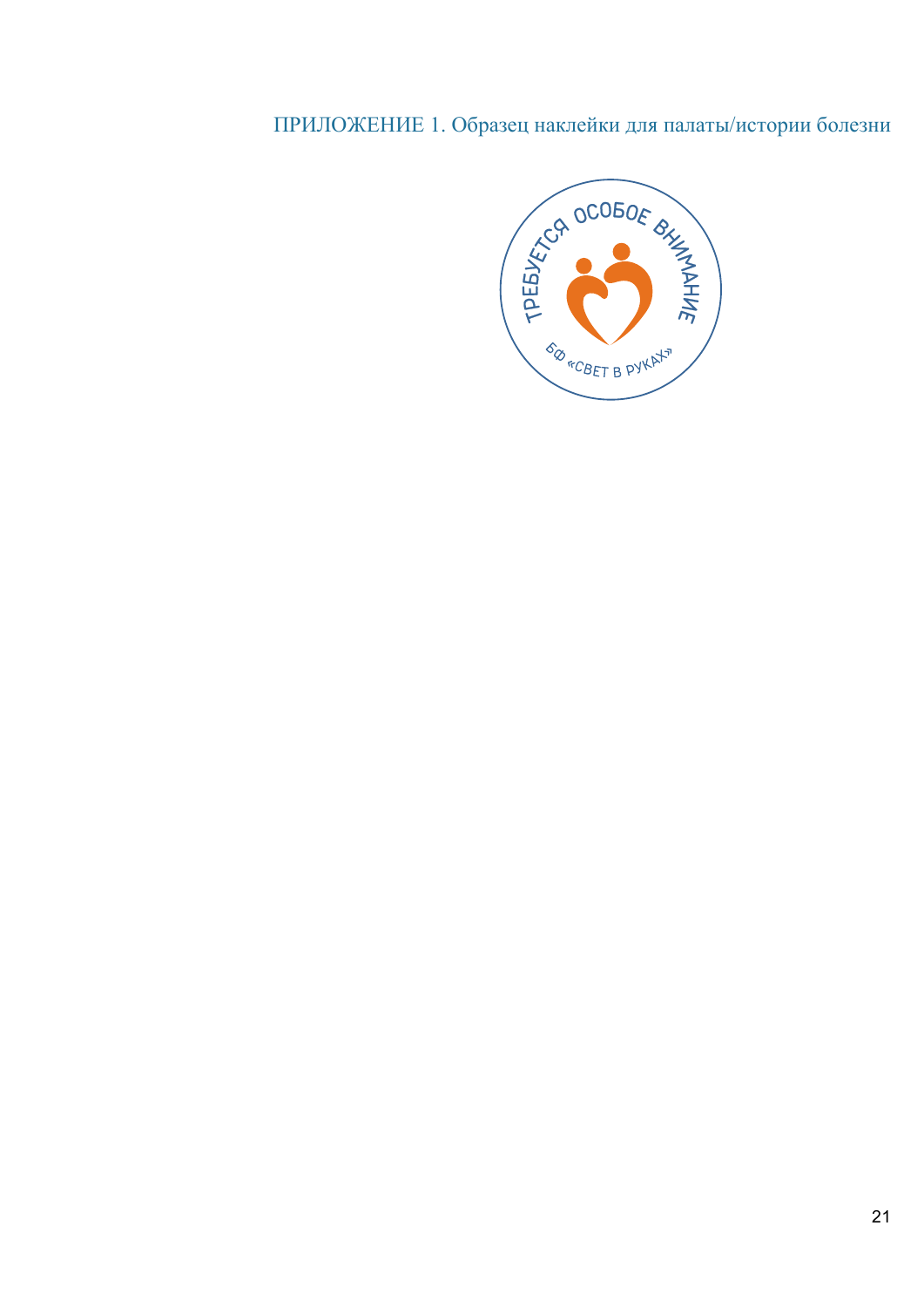<span id="page-23-0"></span>ПРИЛОЖЕНИЕ 2. Список организаций для помощи родителям особенного ребенка

| Паллиативная помощь                                  | Горячая линия помощи неизлечимо<br>больным людям - 8 800 700 84 36<br>«Bepa» https://www.hospicefund.ru/ 8 495             |
|------------------------------------------------------|----------------------------------------------------------------------------------------------------------------------------|
|                                                      | 640 99 55<br>Детский паллиатив https://www.rcpcf.ru/<br>$+7(499) 704 - 37 - 35$                                            |
| Помощь детям с инвалидностью                         | ДЦП «Подарок ангелу»<br>$\frac{https://podarokangelu.com}{\frac{1}{2}}$ +7 (495)<br>74193-73                               |
|                                                      | Со-единение (слепо-глухие)<br>https://soedinenie.org/ 8 495 212-92-09                                                      |
|                                                      | Спина бифида https://helpspinabifida.ru/ 8<br>905 718 40 86                                                                |
|                                                      | «МойМио» (помощь детям с<br>миодистрофией Дюшенна и иными                                                                  |
|                                                      | тяжелыми нервно-мышечными<br>заболеваниями) https://mymiofond.ru/                                                          |
|                                                      | «Близкие Другие» помощь детям и<br>взрослым с тяжелыми множественными<br>нарушениями развития<br>https://blizkiedrugie.ru/ |
|                                                      | «Три сердца» - Центр поддержки детей<br>с врожденными пороками развития<br>https://3hearts.ru/ 8-800-200-86-05             |
| Помощь семьям с ребенком с<br>синдромом Дауна        | https://downsideup.org/ 8 800 550 54 97<br>8 499 367 10 00                                                                 |
| Помощь детям с челюстно-лицевой<br>патологией        | https://childface-fund.ru/ 7 (499) 758-51-<br>75                                                                           |
| Русфонд - помощь детям с<br>различными заболеваниями | https://www.rusfond.ru/                                                                                                    |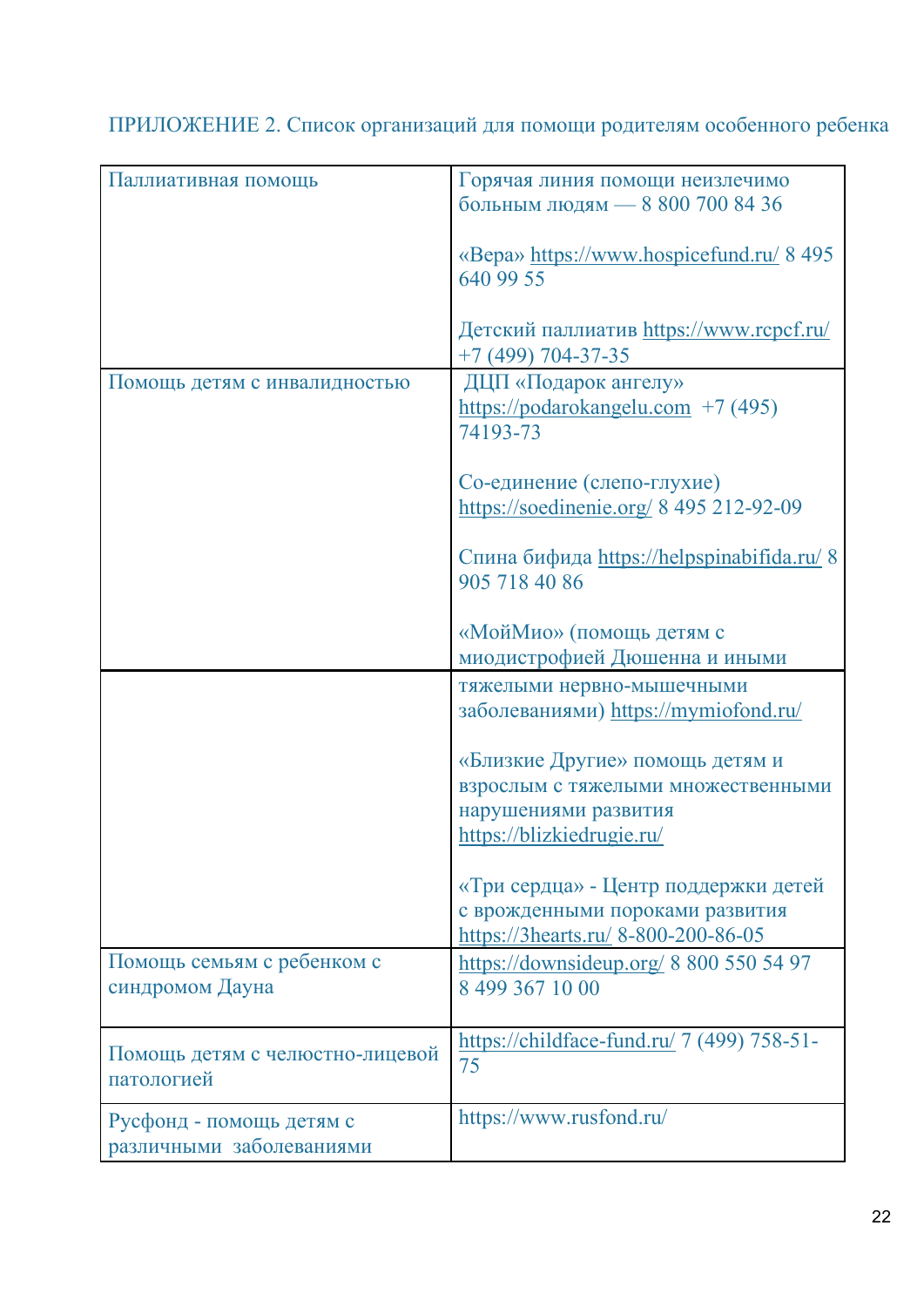|                                                                                                               | https://podari-zhizn.ru/                                                                     |
|---------------------------------------------------------------------------------------------------------------|----------------------------------------------------------------------------------------------|
| «Подари жизнь» онкогематология и<br>другие тяжелые заболевания                                                |                                                                                              |
| Благотворительный Фонд<br>Константина Хабенского                                                              | помощь детям с онкологическими и<br>другими заболеваниями головного мозга<br>http://bfkh.ru/ |
| «Линия жизни» оплата<br>оперативного лечения при<br>поражениях головного мозга,<br>саркоме, гидроцефалии      | https://life-line.ru/                                                                        |
| «Хрупкие люди» - помощь детям с<br>несовершенным остеогенезом                                                 | https://hrupkie.ru/                                                                          |
| «Обнаженные сердца» - помощь<br>семьям, воспитывающим детей с<br>особенностями развития                       | https://nakedheart.ru/                                                                       |
| «Право на чудо» поддержка семей,<br>столкнувшихся с проблемой<br>преждевременных родов                        | https://pravonachudo.ru/o-fonde/                                                             |
| БФ «Синдром Вильямса»<br>информационная и<br>психологическая поддержка семей<br>с детьми с Синдромом Вильямса | https://williams-syndrome.ru/                                                                |

Это памятка первой помощи. В данные организации родители ребенка с особыми потребностями могут обратиться самостоятельно, в том числе за справочной информацией. Если Вам известны другие организации, Вы всегда на и таки и таки и таки и таки и таки и таки и таки и таки и таки и таки и таки и таки и таки и таки и таки и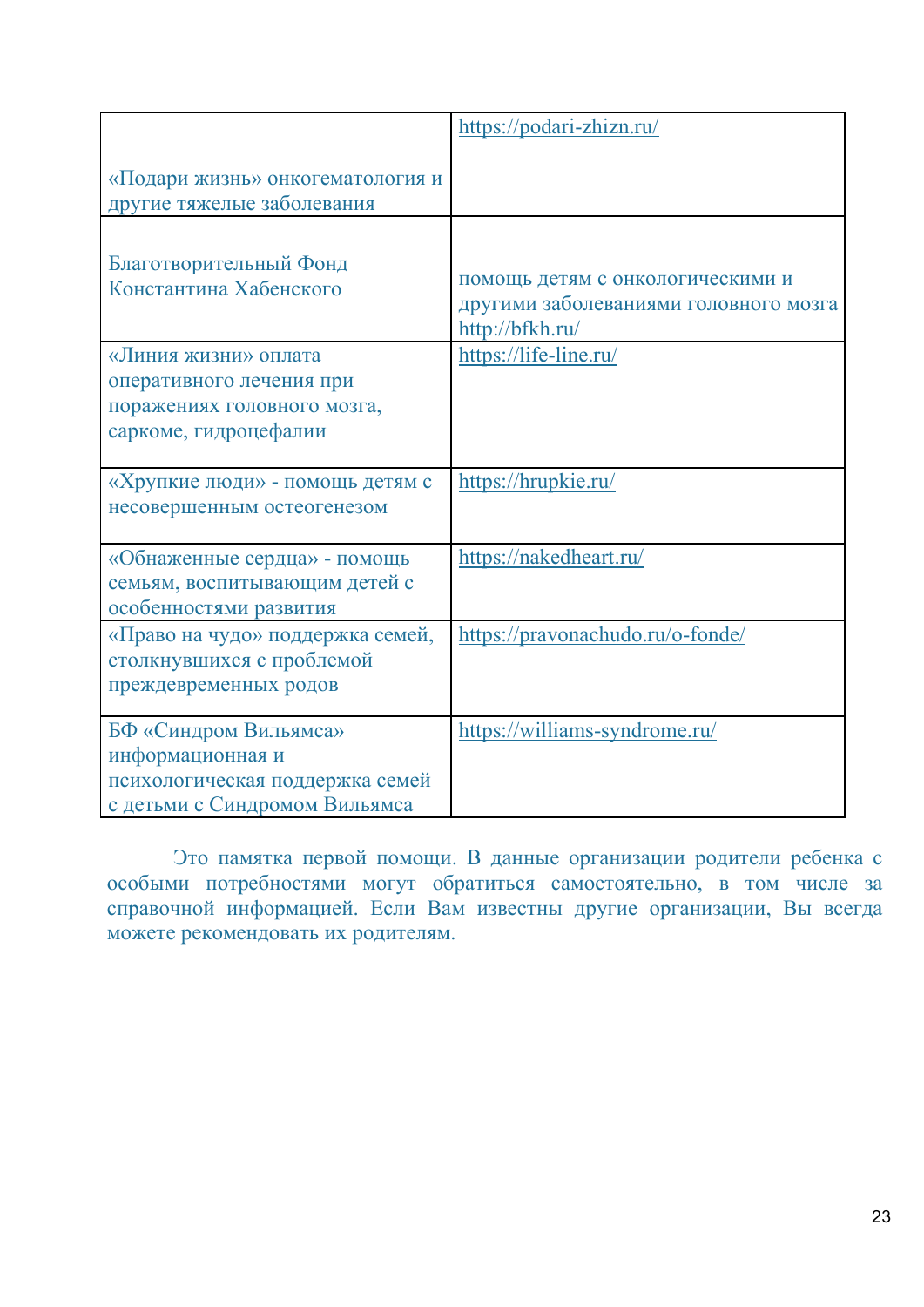<span id="page-25-0"></span>1. Приказ Министерства здравоохранения и социального развития Российской Федерации (Минздравсоцразвития России) от 27 декабря 2011 г.  $N$ <sup>0</sup>1687н г. Москва «О медицинских критериях рождения, форме документа о рождении и порядке его выдачи».

2. Приказ Министерства здравоохранения Российской Федерации от 13.09.2019 г. №755н «О внесении изменения в приложение № 1 к приказу Министерства здравоохранения и социального развития Российской Федерации от 27 декабря 2011 г. №1687н «О медицинских критериях рождения, форме документа о рождении и порядке его выдачи».

3. Приказ Министерства здравоохранения РФ от 20 октября 2020 г. N1130н «Об утверждении Порядка оказания медицинской помощи по профилю «акушерство и гинекология».

4. Добряков И.В., Фаерберг Л.М. Оказание помощи при перинатальных потерях. Учебно-методическое пособие. – Изд. 2-е, доп. – СПб.: 2018.

5. Выкидыш в ранние сроки беременности: диагностика и тактика ведения. Клинические рекомендации (протокол лечения).

6. Ковалевская А.А. Психологические особенности переживания горя и утраты // Гуманитарные науки.  $2020.$   $\mathbb{N}$ <sup>o</sup>1 (49). URL: https://cyberleninka.ru/article/n/psihologicheskie-osobennosti-perezhivaniya-gorya-iutraty (дата обращения: 20.12.2021).

7. Кюблер-Росс Э. О смерти и умирании. Киев: София, 2001. 320 с.

8. Ворден Вильям. Консультирование и терапия горя. Пособие для специалистов в области психического здоровья. – М.: Центр психологического консультирования и психотерапии, 2020. – с. (Библиотека Международной школы психотерапии. Выпуск 2)

9. Aminu M, Bar-Zeev S, van den Broek N. Cause of and factors associated with stillbirth: a systematic review of classification systems. Acta Obstet Gynecol Scand 2017; 96:519.

10. Huang DY, Usher RH, Kramer MS, et al. Determinants of unexplained antepartum fetal deaths. Obstet Gynecol 2000; 95:215.

11. Frøen JF, Arnestad M, Frey K, et al. Risk factors for sudden intrauterine unexplained death: epidemiologic characteristics of singleton cases in Oslo, Norway, 1986-1995. Am J Obstet Gynecol 2001; 184:694.

12. Yudkin PL, Wood L, Redman CW. Risk of unexplained stillbirth at different gestational ages. Lancet 1987; 1:1192.

13. Stillbirth Collaborative Research Network Writing Group. Causes of death among stillbirths. JAMA 2011; 306:2459.

14. Man J, Hutchinson JC, Heazell AE, et al. Stillbirth and intrauterine fetal death: factors affecting determination of cause of death at autopsy. Ultrasound Obstet Gynecol 2016; 48:566.